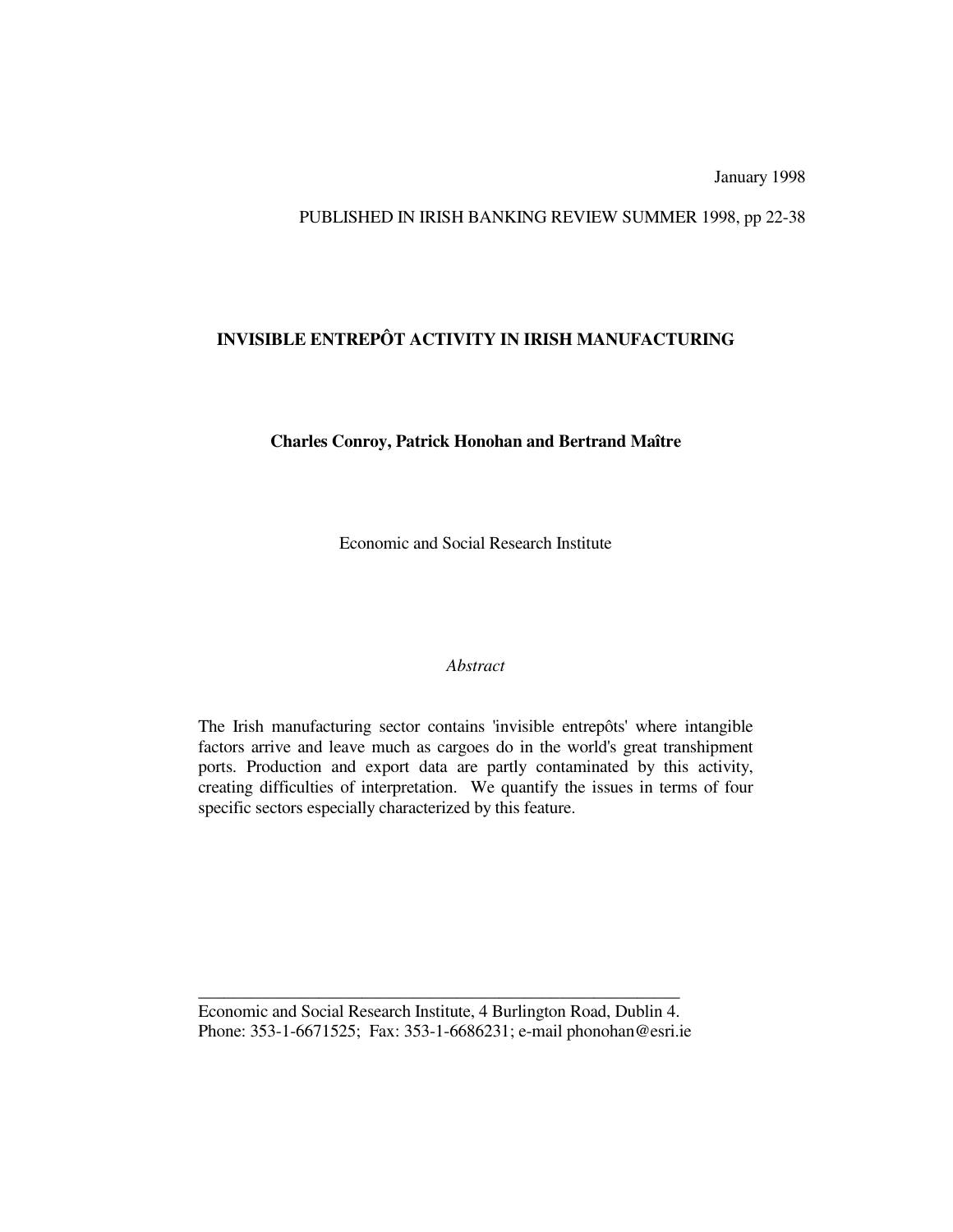### **INVISIBLE ENTREPÔT ACTIVITY IN IRISH MANUFACTURING**

#### **Charles Conroy, Patrick Honohan and Bertrand Maître**

#### **1 Introduction**

Ireland's recent economic success, with an average GDP growth rate of over 8½ per cent per annum in the period 1993-97, has turned the spotlight on the economy's underlying structure. While the credit for the boom should probably go to other aspects, such as improved institutions resulting from the fiscal adjustment of the  $1980s<sup>1</sup>$ , the rapid growth and unusual structure of the manufacturing sector have attracted much comment.

First among these features is the scale of foreign involvement. Foreign-owned multinational corporations (MNCs) own a higher share of manufacturing capacity in Ireland than in any other EU country. Almost three-quarters of measured output and almost a half of employment in the sector are accounted for by foreign multinationals. Furthermore, employment in manufacturing has been growing in Ireland, in contrast to developments in most other EU countries. But it is the high profitability of multinationals based in Ireland, and the low labour share in the net output of these sectors, that is most striking. Not only has Ireland been reported as the most profitable destination in the world for US multinationals, but their total profits reached 14 per cent of GDP in 1996, and is still growing - contributing significantly to the sizable gap between GDP and GNP, and between the growth rates of these aggregates.

Ireland's tax and incentive regime is a flexible and generous one, attracting MNCs in a wide variety of sectors and with different degrees of capital and skill intensity. But it is the low 10 per cent rate of corporation tax which has provided the greatest opportunities for many of the companies involved in inward FDI. By employing this low tax rate in conjunction with tax treaties and global averaging rules of their home tax administrations (especially the US) MNCs can locate high-profit segments of their business in Ireland to very great tax advantage. Of course this tax incentive would be of little value if the underlying business environment was not

<sup>&</sup>lt;sup>1</sup>See Bradley, Fitz Gerald, Honohan and Kearney (1997) for a discussion of the various hypotheses that have been recently advanced for the turnaround in Ireland's economic performance since the mid-1980s.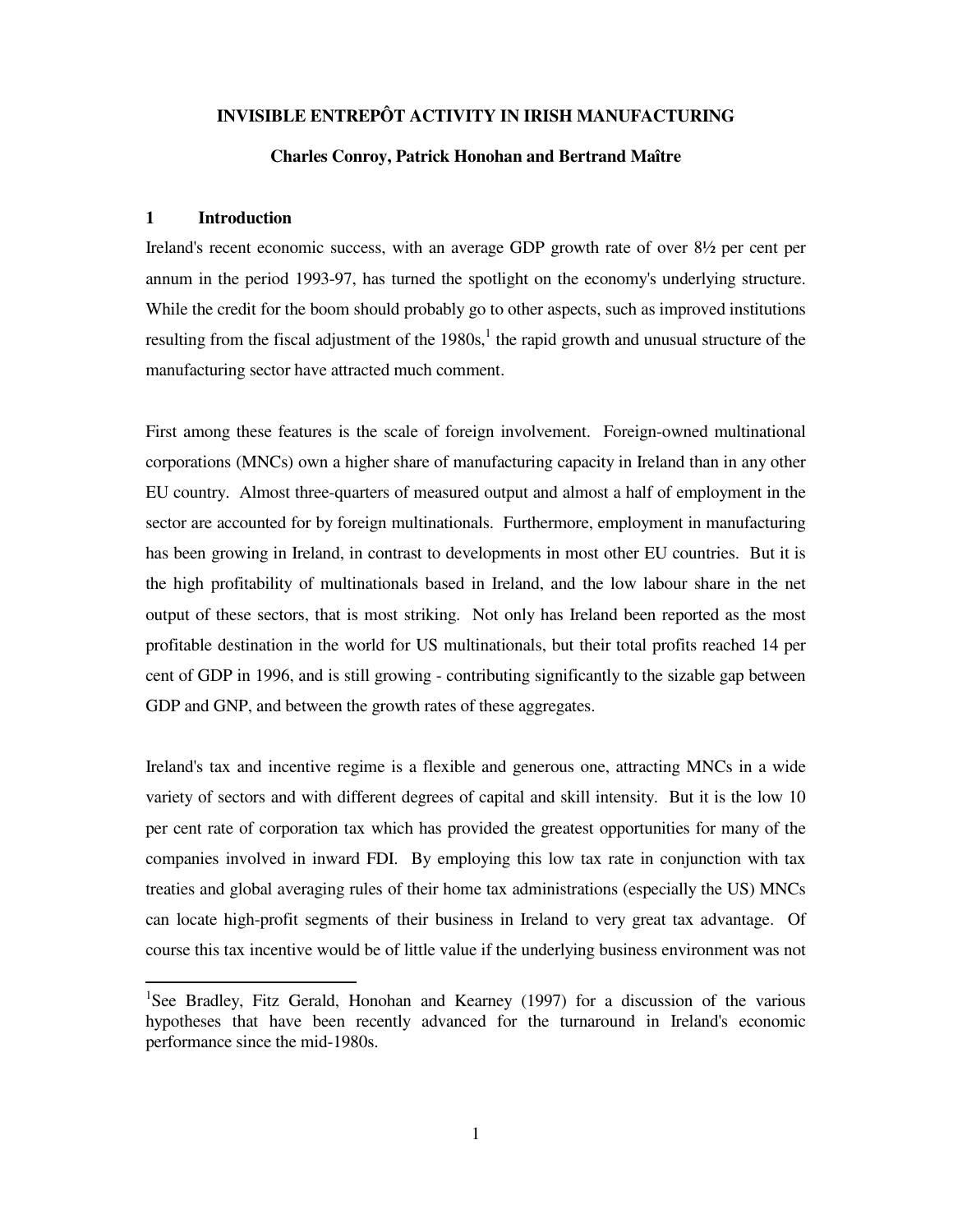otherwise favourable in Ireland, but this is assured by stable political and administrative conditions, substantial investment in education to secondary and third level, an adequate physical infrastructure and membership of the European Union.

This paper identifies the unique features of Irish manufacturing and discusses their implications for interpreting Irish macroeconomic and other data, and for tax policy. We employ recently published industrial production data based on the new NACE classification<sup>2</sup> providing greater detail than has hitherto been available. We find that most of the unusual industrial structure is concentrated in four specific sub-sectors - certain speciality chemicals, software reproduction, computers and certain food products, specifically production of cola concentrate. By 1995, these four subsectors account for over a third of gross manufacturing output in Ireland and for some 22,000 jobs. The labour share in net output in these sectors is very low, both by domestic and international standards. They remit substantial profits abroad and pay substantial royalty and license fees. The profits paid are far in excess of what would be a normal required return on the capital invested in these sectors in Ireland.

Double entry accounting for these intangible elements of the gross output inflates the apparent size of these and (to a lesser extent) several other sectors and can be misleading to the unwary. Part of the problem is the use of transfer pricing by MNCs to ensure that sufficient profits are located in their Irish affiliates to make the most of the tax planning opportunities.<sup>3</sup>

We suggest that the activities of these sectors can best be seen by making an analogy with the activities of entrepôts. In the entrepôt, warehousing, logistics and other activities are applied to valuable physical cargoes which in turn are shipped in and out on costly vessels and aircraft. But the entrepôt does not actually produce or substantially modify the cargoes or the ships, and

<sup>&</sup>lt;sup>2</sup>Earlier analyses, such as Honohan (1984), O'Leary (1984), NESC (1993) and Conroy (1994) were based on the NACE 1970 disaggregation. The newer NACE Rev. 1 classification allows a more refined analysis.

<sup>&</sup>lt;sup>3</sup>There is also a parallel tax-driven offshore financial centre, the Dublin International Financial Services Centre (IFSC) which emerged under new tax concessions introduced in the late 1980s. It has contributed several thousand additional jobs and substantial tax revenue. We do not consider the IFSC further here.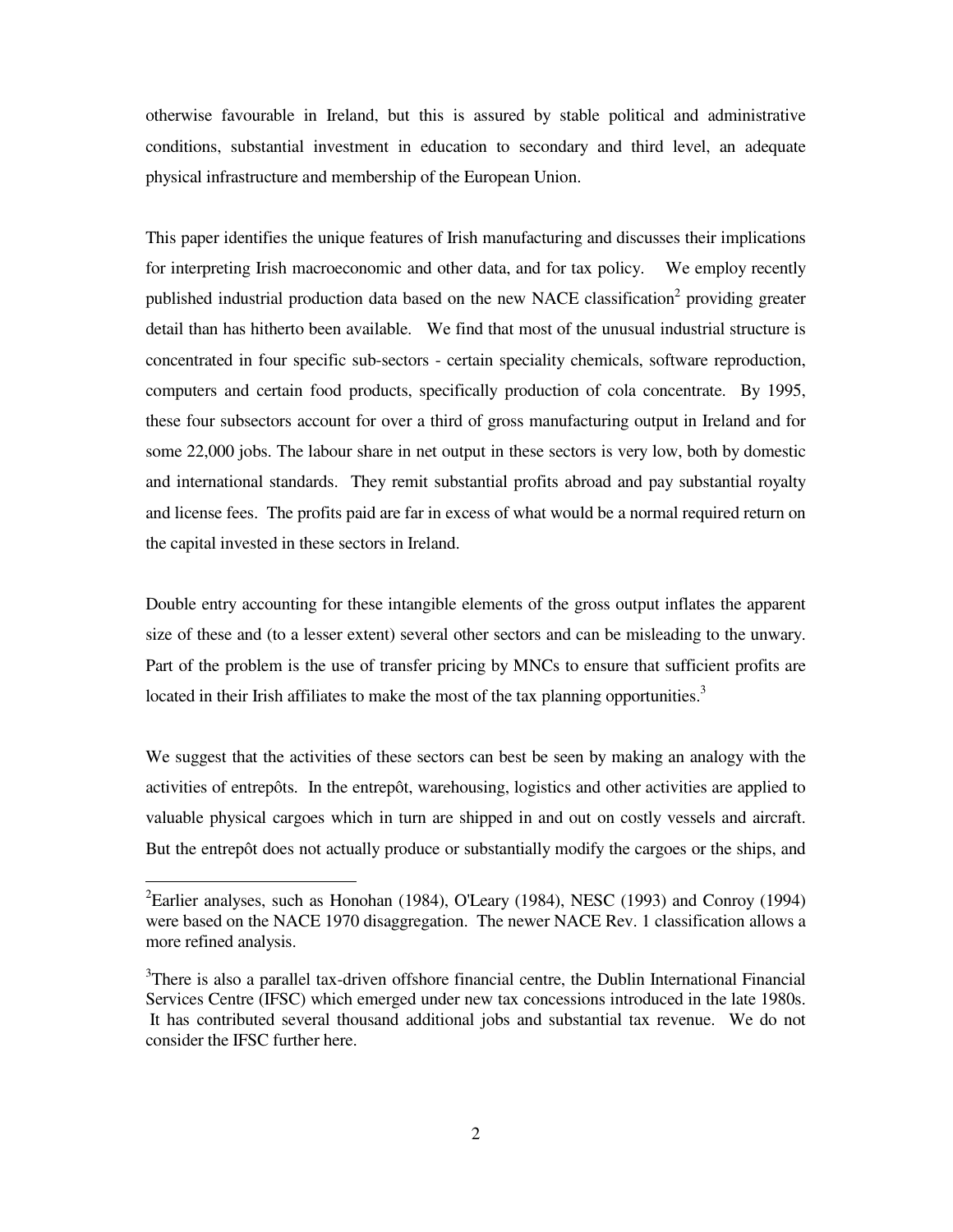these are not included in the export or production data of an entrepôt. In much the same way, the activities of these unusual Irish manufacturing sectors do require the intangible technological and other resources that are paid for through royalties , license fees and profits to parent companies; but the intangible resources are not substantially modified in the process and can be seen as analogous to the cargoes passing through the entrepôt, or even to the ships carrying the cargoes.

This pattern of high measured labour productivity in a profitable MNC sector is not new in Ireland, but was already well established by the mid-1970s reflecting the fact that the tax incentives too are of long-standing - and indeed used to be even more favourable than they are today. Accordingly, the rapid recent growth in the Irish economy cannot be attributed to the introduction of these tax incentives.

However, the magnitude of this invisible entrepôt business does substantially affect macroeconomic aggregates and measured growth rates. It is well known that GDP figures are strongly affected by the high profitability of foreign MNCs operating in Ireland, and that GNP is not so affected. We point out, however, that looking at GNP does not give a clear picture of domestic production undistorted by these unusual features. An undistorted domestic product series would show substantially lower growth in recent years, and especially in 1993-97.

#### **2 Low labour-share sectors: the data**

Our focus is especially on sectors for which the recorded share of wages and salaries in net output is especially low. We begin with the data included in the Census of Industrial Local Units in the Census of Industrial Production (CIP). The reported value of net output of a sector is obtained from gross output by the deduction of the value of purchases of industrial materials for processing, industrial services (including transport), and fuel and power. Thus it includes wages and salaries paid and in addition, interest and dividend payments, retained earnings, depreciation and all other expenses and overheads. In particular, it should be noted that net output does include the cost of non-industrial services supplied to firms in the sector, such the rent of premises, insurance premiums on plant and premises and audit, legal, postal, advertising,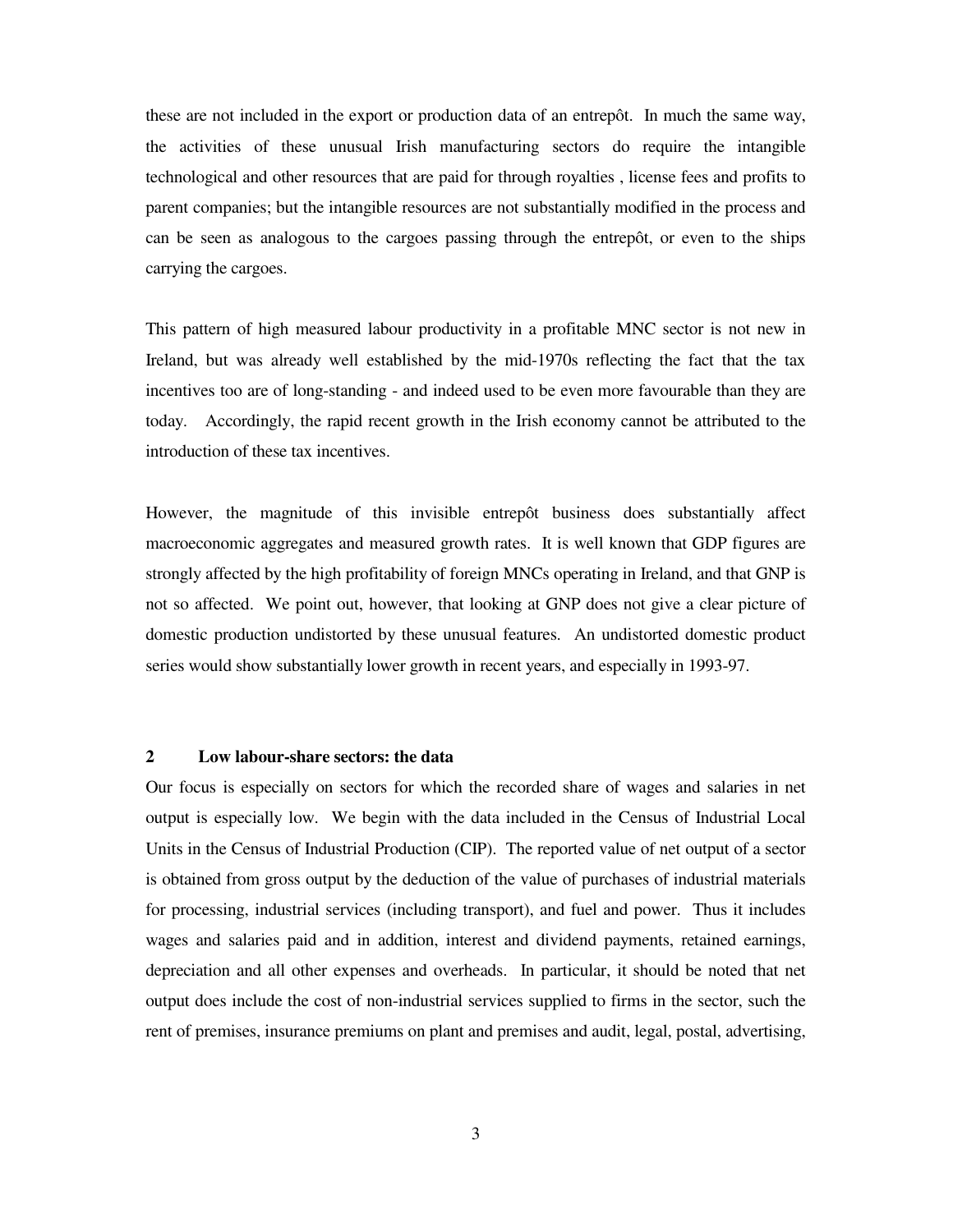transport, entertainment and similar expenses. Clearly, therefore, there is more to net output than simply the profits and labour income, and this needs to be borne in mind in considering the data.

In 1995, the average labour share of net output in Irish industry was 21 per cent. This figure is roughly the same whether we take all industries or just manufacturing industry on its own, as the latter dominates the net output figures. But some sectors have much lower labour shares. At the two digit level, the food  $\&$  beverages sector 15 comes in with 19 per cent; the publishing, printing & reproduction of recorded media sector *22* has a labour share of 14 per cent; chemicals *24* has just under 10 per cent as has office machinery and computers *30*.

With the exception of the last named sector (*30*), for which no further detailed breakdown is available, it is possible to identify in each case the subsectors which chiefly contribute to these relatively low labour shares. (Table 1)

In food, it is the residual subsector *1589* "manufacture of other food products not elsewhere classified" that alone of the food subsectors identified has a labour share of less than ten per cent. 4 In 1994, the labour share of this subsector had fallen as low as 2.2 per cent (in 1995, this subsector's data is merged with that of *1588*, probably to protect the data of individual companies which dominate the subsector). It is known that this subsector includes the cola concentrate firms, affiliates of the Coca Cola and Pepsi Cola world companies, and it is they who are probably the major contributors to the low labour share.

In publishing, etc., it is only subsector *223*, namely "reproduction of recorded media" (for which there is no further subdivision available) which, at 5 per cent, has a labour share below 20 per cent. This is the subsector in which software reproduction companies associated with Microsoft, Lotus and others are included. In 1995, the labour

<sup>&</sup>lt;sup>4</sup>Three other subsectors of *15* have had labour shares between 10 and 20 per cent in recent years: "homogenized food preparations and dietetic food" *1588*, distilling *1591*, and brewing *1596*. Distilling's labour share of about 12-15 per cent in 1994-95 has risen from 7 per cent in 1990.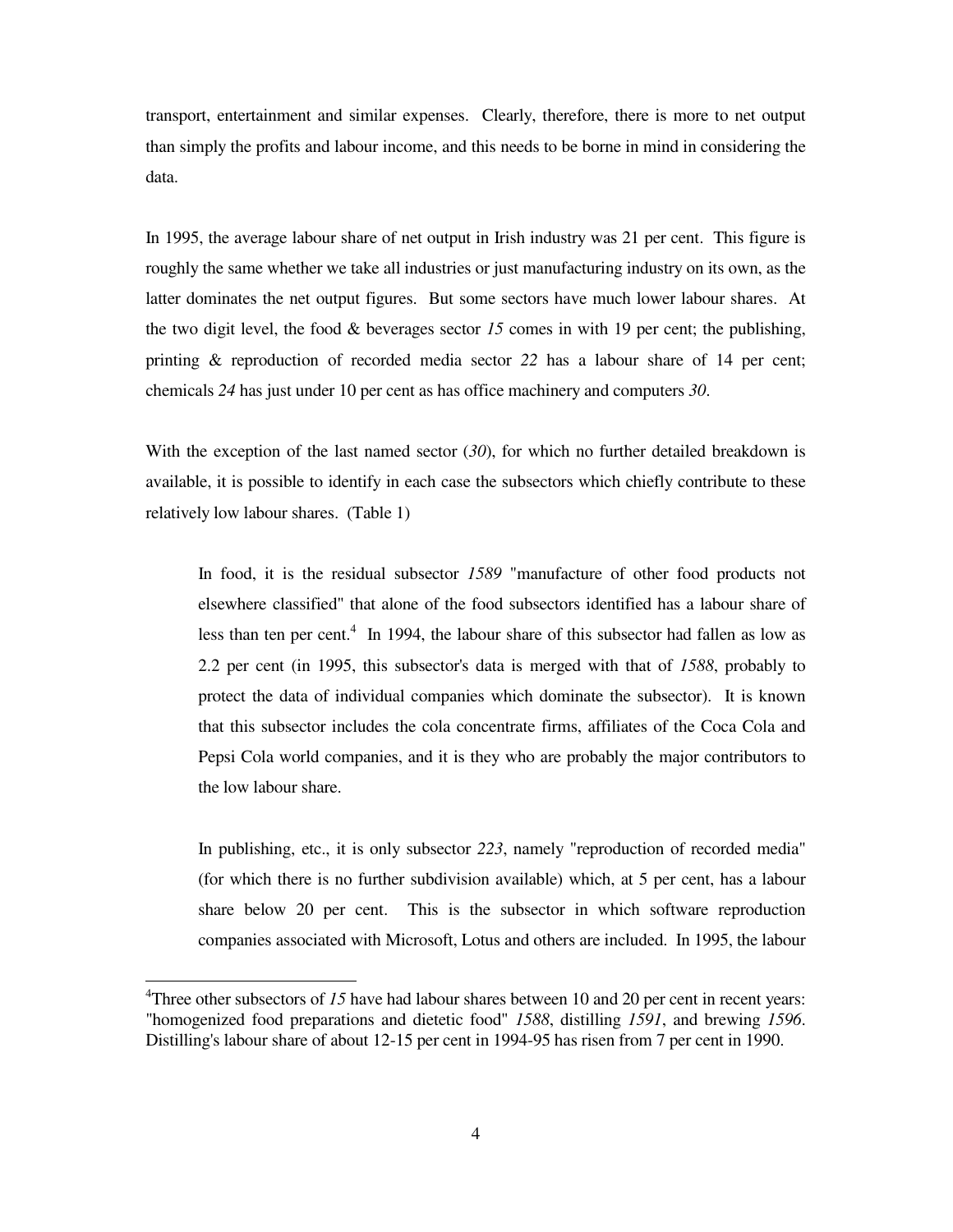share of this subsector was 4.8 per cent.

Chemicals has three distinct subsectors with labour shares below 10 per cent.<sup>5</sup> With the lowest share at 3.9 per cent in 1995 is *2414* "manufacture of other organic basic chemicals". The other two, both of which have had labour shares in the region 8-10 per cent are *2441* "manufacture of basic pharmaceutical products" and *2464-2466*, a group which is not further subdivided, and which includes manufacture of "photographic chemical material", of "prepared unrecorded media" and of "other chemical products not elsewhere classified".

We may thus refer to the three subsectors with exceptionally low labour shares (less than 5 per cent) as cola concentrates *1589*, software reproduction *223*, and organic basic chemicals *2414*. We focus on these, together with the broader computer sector *30* in what follows. Between them, they employed over 22,000 workers in 1995 - more than a half of these in computers (Table 2). This is equivalent to about 10 per cent of total manufacturing employment in Ireland.

The share of these four sectors in total manufacturing output in 1995 was much larger at 35 per cent, of which about one half in computers. This reflects the extremely high net output per employee - over £1 million in 1994 for the cola concentrate companies, with lesser, but still very high figures in the other two.

For some of the subsequent analysis, we have to use a slightly coarser mesh, and include a few other product groups in order to use the companion data of the census of industrial enterprises, to get a longer time series, or internationally comparable data.

As mentioned, some of the low labour share is attributable to the purchase of non-industrial services. Data on these purchases are included in the census of industrial enterprises (as distinct from the census of industrial local units). On average in the manufacturing sector, purchases of

<sup>5</sup>And a further three, *2416*, plastics in primary forms, *2442*, pharmaceutical preparations, and *2452*, perfumes and toilet preparations with labour shares between 10 and 20 per cent in recent years.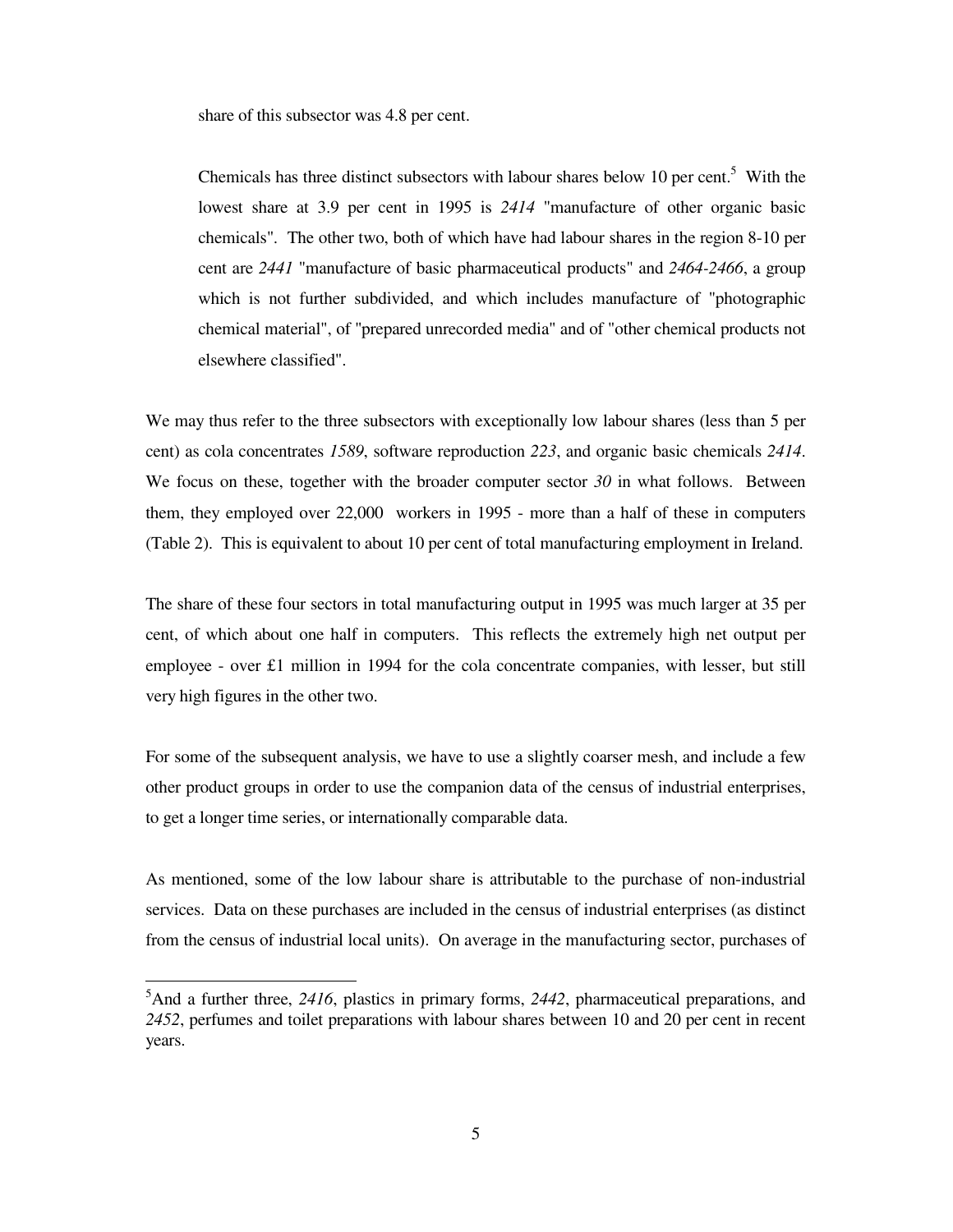non-industrial services are approximately equal to labour cost but, as shown in Table 3, three of the four sectors of our focus have a much higher ratio - as high as 14 times in the case of the broad other food products group (only available for this broader grouping). The substantial use of non-industrial services, which would include royalties and consultancy fees, reflects the degree to which these sectors rely on proprietary technology and other immaterial resources.

Subtracting out purchases of industrial services gives us a closer approximation to the return on capital - profits, interest etc. In order to make a rough assessment of the return on capital invested in Ireland, we formed an estimate of this capital stock using a perpetual inventory method. 6 It is not possible to obtain perfect continuity with the old Irish industrial census statistics in use before 1991 (the new sectoral classification is not simply a refinement of the old one). Nevertheless, we have been able to construct a series that is not too much affected by the definitional change, and which is still based on the four subsectors described (Table 2A).

The result of the profitability and capital stock exercise is shown in Table 4. By 1995, cumulative capital accumulation over ten years was, in the case of each of the four sectors, lower than 1995 return on capital. The estimated rate of return on capital in that year varied between about 100 per cent per annum (organic chemicals and computers) to 166 per cent (software reproduction).

The required rate of return on capital would, of course, be far lower than this, so that we can take it that the bulk of the return to capital in these sectors is an "excess return" attributable to accumulated technological know-how, brands or other sources of market power.

This result does depend on the accuracy of the capital formation series in the CIP. It is possible that some investment by start-up firms might be missed by the CIP. One check on this would be to compare with the independently collected data for capital formation in manufacturing shown in the National Income and Expenditure (NIE) accounts (although there is not a perfect conceptual correspondence between these two). It turns out that the total capital formation

<sup>&</sup>lt;sup>6</sup>The results presented employ a ten-year rectangular life of capital; plausible alternative depreciation assumptions make little difference.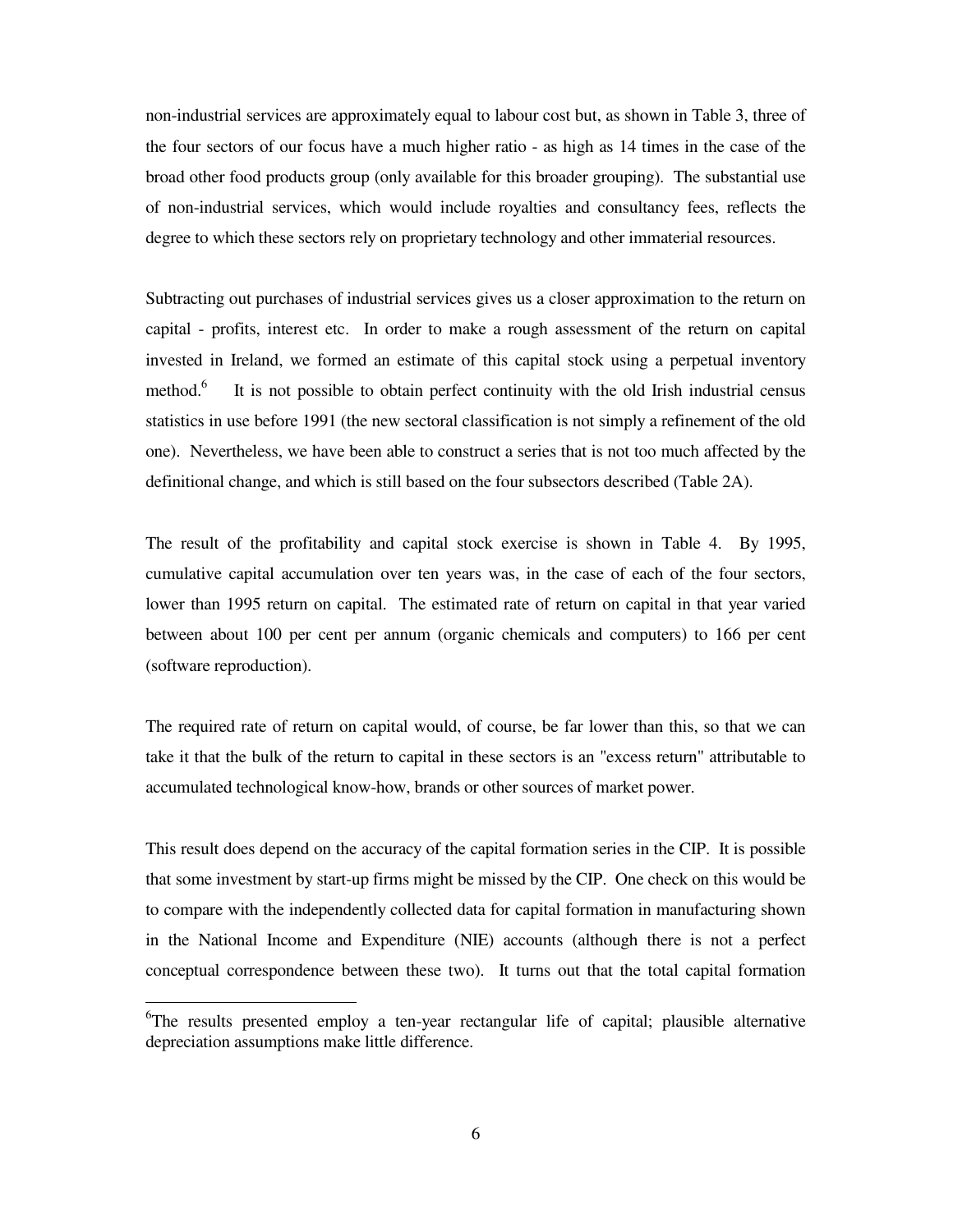recorded in the CIP for manufacturing 1985-1995 (excluding 1991-92 not yet published) exceeds the corresponding figure in the NIE. The CIP figures were much higher than NIE in the 1990s, and somewhat lower in the 1980s. While we are unable to reconcile these two series, the discrepancies do not indicate any overstatement of the rates of return estimated by our method. Nevertheless, it is clear that our estimated rates of return need to be treated with caution.

# **3 The invisible entrepôt: a way of interpreting the activity of the low labour-share sectors**

The four sectors which we have singled out thus have very high excess returns on capital and use exceptionally high volumes of non-industrial services. Both the high return on capital and the high use of non-industrial services indicated by the data implies that, in addition to physical materials and the other standard forms of input, this segment of Irish manufacturing is using invisible or immaterial resources to generate the measured value of output. These immaterial resources reflect technological, scientific or market knowledge, brands and other elements contributing to market power and to market value. The owners of these immaterial factors, usually a parent or associate of the entity that is manufacturing in Ireland, are rewarded by royalties, license fees and dividends and other distributions.

These immaterial factors are present in all economies. But Irish manufacturing relies on them to a greater extent than others because of the extent of foreign ownership, the modest extent to which these sources of market value are actually generated in Ireland (through R&D and the like).

Other European countries do not show similar ratios of labour share to net output for these sectors. Table 5 shows the net output per person employed in Ireland and in the average of the rest of the EU. Clearly net output per worker in Ireland in these sectors is much higher than in the other countries. Using other EU countries as a benchmark, we can calculate what Irish net output in these sectors would be at current levels of employment and EU-average per capita output. The results of this calculation<sup>7</sup> is presented in Table 5. The scale of this effect is very

 $7$ There are many obvious shortcomings in this methodology, not least the fact that the micro-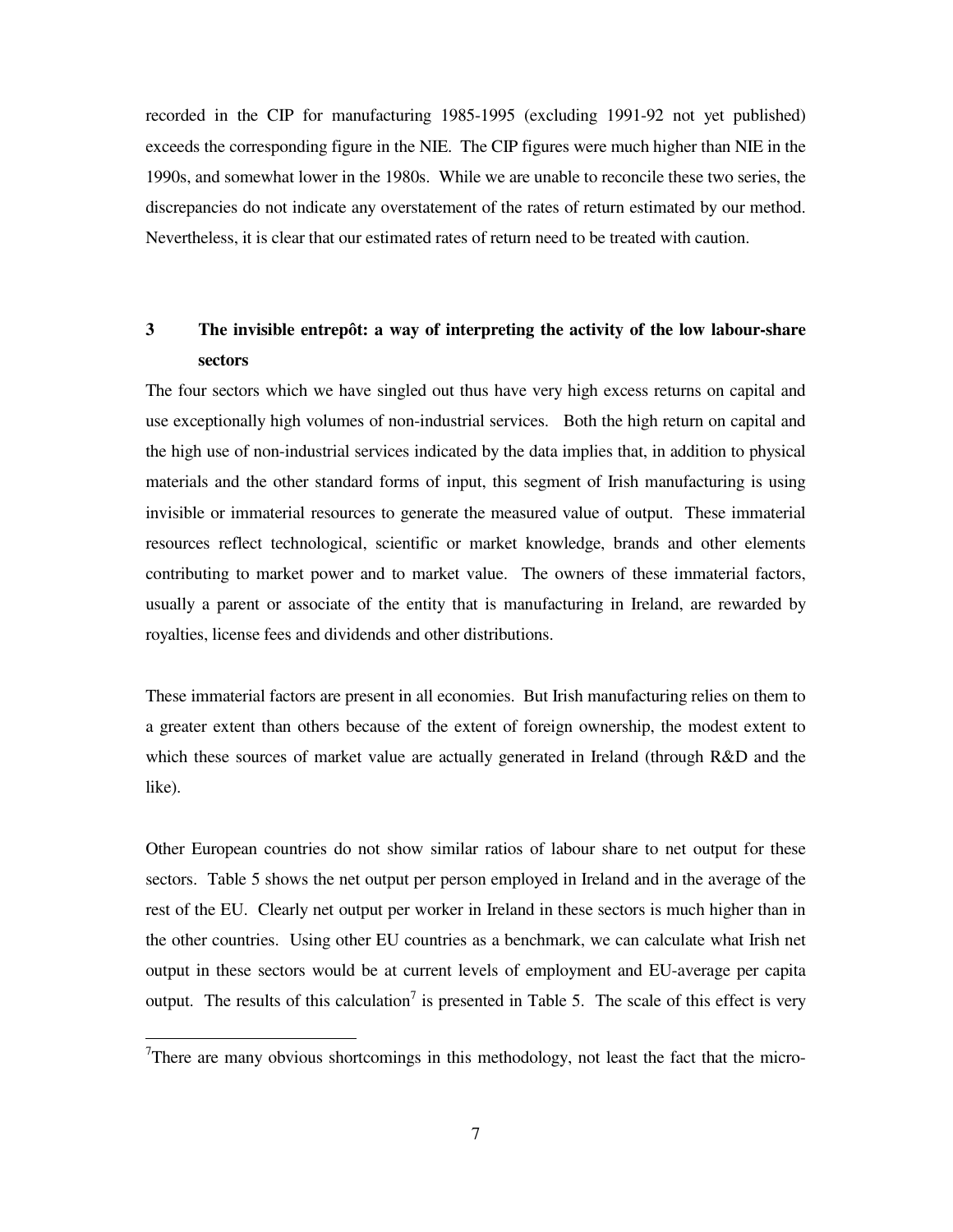substantial: the total amounted in 1995 to over one-third of manufacturing net output in Ireland. It is also growing, as can be seen from the time series in Figure 1.

How should we interpret these differences? One way is to take the analogy of an entrepôt. Think of the great port cities such as Hong Kong and Singapore. These are the two largest container ports in the world, and they add considerable value by expediting the shipment of goods. Both began as staple ports, exporting the agricultural produce of the interior. Now they are hubs, where container loads (and air-freight pallets) from all over the world are disassembled and reassembled for onward shipment elsewhere. These port and transit activities employ considerable human and physical resources and add substantial value. Nobody would suggest that Singapore or Hong Kong actually produce the goods that are transhipped through the ports (although both cities do also have substantial manufacturing output). Instead, the value of the cargo being transhipped is seen as something that is effectively "offshore" of the cities' economies.

The ratio of the value of material inputs to labour inputs in the four Irish manufacturing sectors is not really high enough for this to be seen as an entrepôt activity in the normal - material sense of the word. Even including fuel and industrial services, the ratio is only between 4 and 6 for three of the sectors, though it does rise to a fairly high 13 for computers.

But relative to normal experience, the payments to intangible or immaterial factors - excess profits and most of the payment for non-industrial services - is so high that it can be seen as constituting a kind of invisible entrepôt activity operating in parallel with and linked to the actual manufacturing process. Thus in 1995, between 62 and 92 per cent of measured net output in these sectors was the embodiment of these immaterial factors. This value is not irrelevant: just as the sophisticated and costly port activities of Hong Kong and Singapore would not be in demand if the value of the cargoes involved was not high, the Irish manufacturing activity in these sectors would likely be less if the final output did not embody the value of the immaterial factors. Excess profits, royalties and similar payments swirl invisibly around these

composition of the sectors may be quite different in the different countries.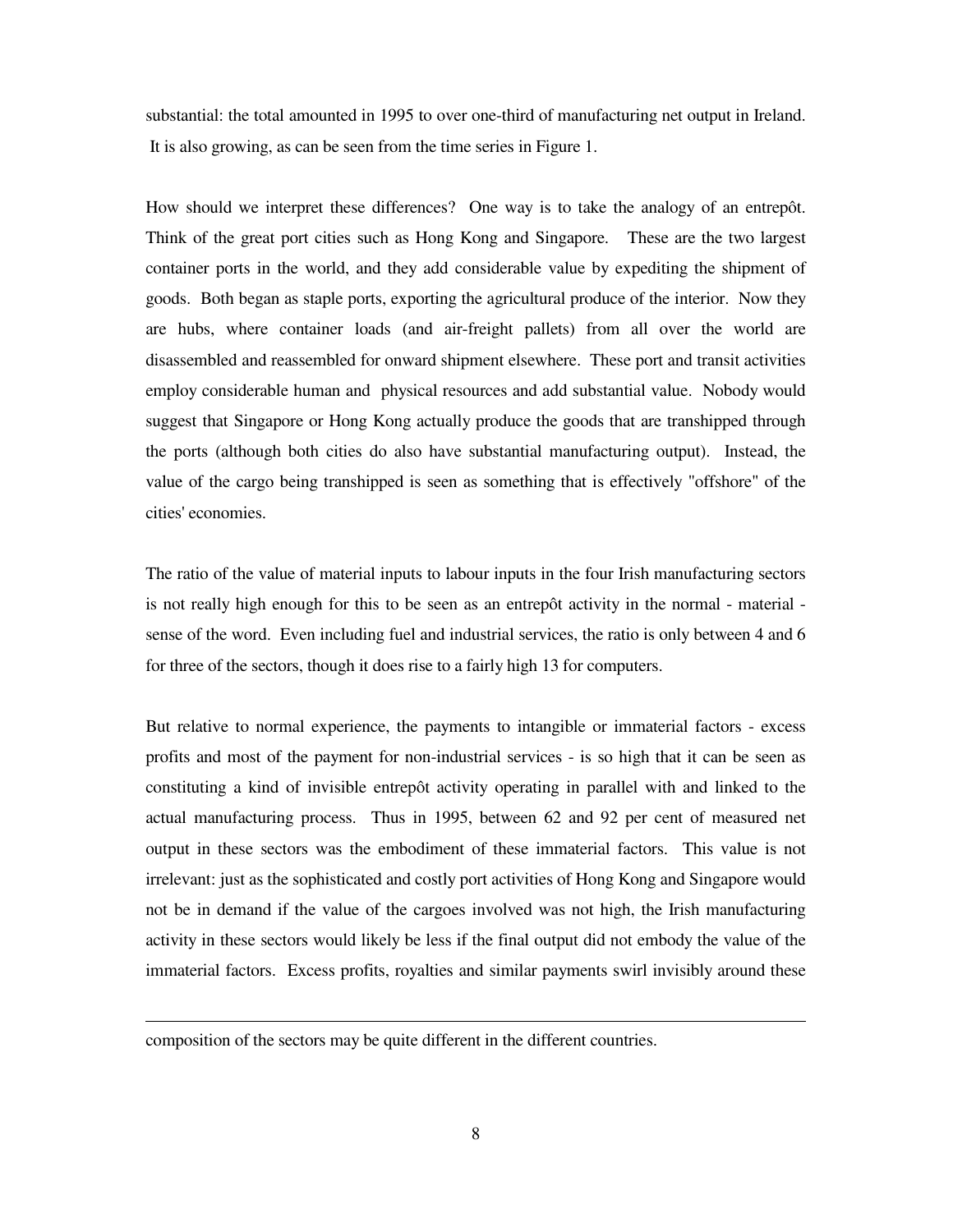Irish manufacturing activities just as container-loads of valuable physical cargoes are swung from vessel to vessel on cranes and transporters in the great ports.

### **4 Issues**

#### *Data and interpretation*

The official data capture all of this in a reasonably adequate way, as long as one knows how to interpret the data. And the official treatment is within the accepted parameters of international practice. But there are pitfalls for the unwary. The most serious problem relates to international comparability of GDP data. To be sure, royalties and license fees paid abroad are now excluded from measures of Gross Domestic Product (GDP), so that part of this entrepôt business no longer contributes to any confusion in the GDP accounts. But profits and other capital income accruing to non-residents are left in GDP, though not in GNP. Inasmuch as one would not wish to include the value of transhipped cargoes in the value of Singapore's GDP, this partial inclusion of the value of the invisible entrepôt trade can evidently be misleading. <sup>8</sup> The fact that GDP is much more widely used worldwide as a portmanteau measure of economic activity than GNP underlines the importance of this problem.

Because the scale of the invisible entrepôt activity has been growing, it is not only the level of GDP which is affected but also its growth rate. Growth rates calculated after subtracting out this invisible entrepôt activity are considerably lower than those in GDP.

It is sometimes thought that an easy and adequate approach to this problem of interpretation is to look at GNP instead of GDP. It is true that GNP data is little affected by the problem. But the difference between GDP and GNP is not confined to the profits of foreign MNCs. National debt interest and other net outflows of investment income are also subtracted from GDP to obtain GNP. The shrinkage of these latter flows in recent years has served to mask the degree to which GDP growth is inflated by the inclusion of MNC profits. Excluding MNC profits from GDP altogether would reduce the average growth rate during 1993-1997 by 1.6 percentage

<sup>&</sup>lt;sup>8</sup>Although the revised 1993 SNA standard would have allowed the exclusion from GDP of such profits as were attributable to the practice of transfer pricing, the European standard does not adopt this approach.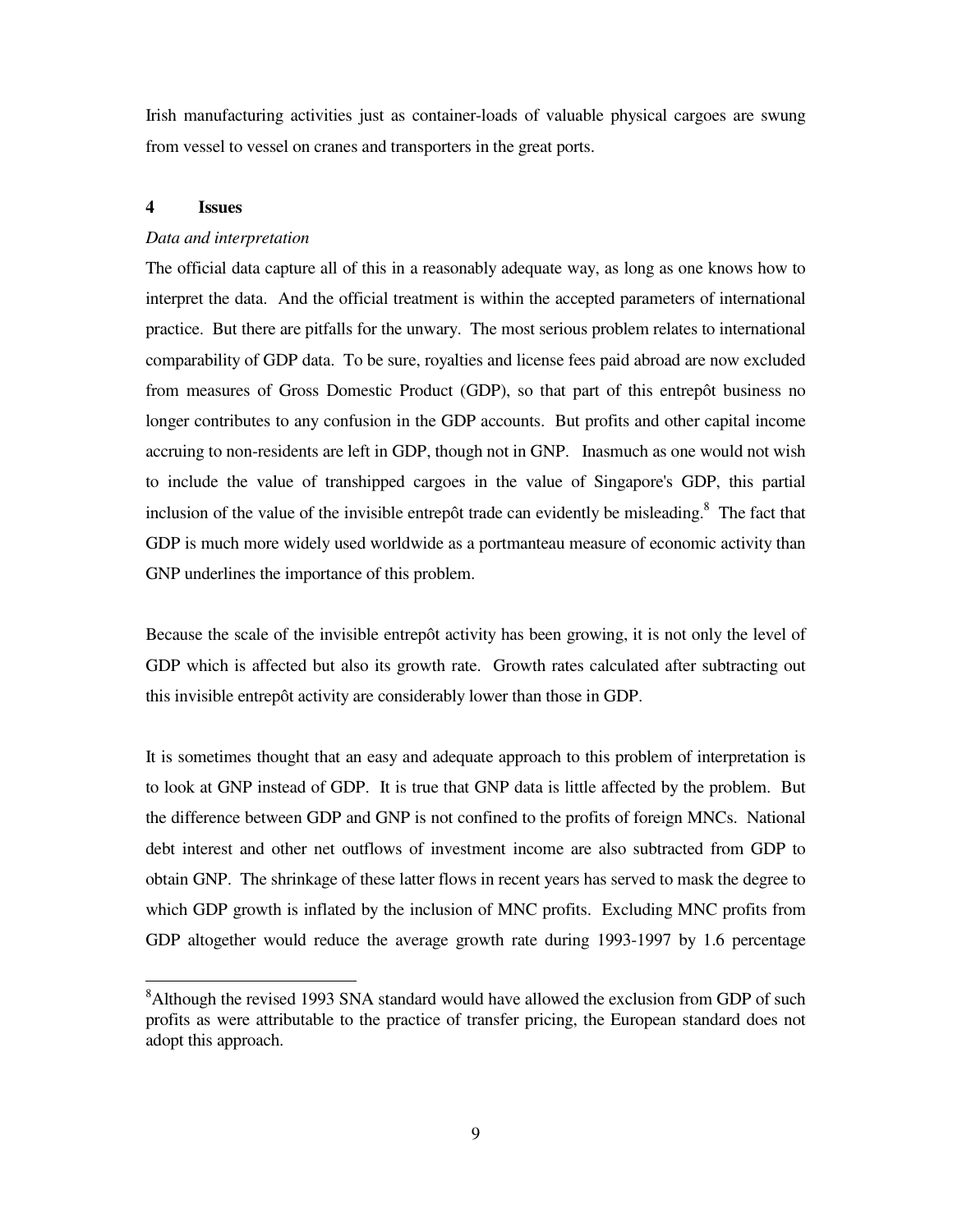points,<sup>9</sup> whereas GNP growth in those years was only 0.7 percentage points lower than GDP growth.

An additional factor is the systematic decline in the terms of trade which has been noticed in recent years, and is partly attributable to the short product cycle in some of these sectors. To see why this is happening think of a newly developed product - say a new drug or a new generation of a computer component. In the first year of production, this product will have a high price; subsequently, the price will decline, so that even if the volume of production (e.g. number of micro-chips) is maintained, the value will decline. Through this mechanism, the growth in the purchasing power of Irish manufacturing output has been much slower than the growth in the volume of output. By the same token, the average price of Irish manufacturing exports has risen much more slowly than that of imports - i.e. the terms of trade have been worsening. Manufacturing has been a significant contributor to an overall worsening of the terms of trade which has subtracted a further 1.3 per cent per annum from the purchasing power of GDP in the period 1993-97. Some may question the relevance of this terms of trade effect to the present context; the link is to be found in the fact that the parent companies of these high profit sectors only retain their high worldwide profitability by continuous innovation at a rapid rate, and that short product cycles and declining real prices is a correlate of such rates of innovation.

Gross National Disposable Income (GNDI) is the usual measure of the international purchasing power of Irish income. Its growth has averaged 6.8 per cent in 1993-97 as compared with 8.7 per cent for GDP and 8.0 per cent for GNP.<sup>10</sup> Had it not been for the improvement in National debt interest and other flows of investment income mentioned above, GNDI would have grown by only 5.8 per cent in this period. That is perhaps a better broad indication of the strength of the Irish output boom in these years than the figures of 8-9 per cent customarily used.

Related pitfalls can be found in analysis of export market share and of productivity trends.

 $9$ It would be more precisely consistent with our approach just to exclude what we have referred to as "excess profits", if that data were available.

<sup>&</sup>lt;sup>10</sup>These estimates use the National Income and Expenditure 1996, and the ESRI Quarterly Economic Commentary December 1997.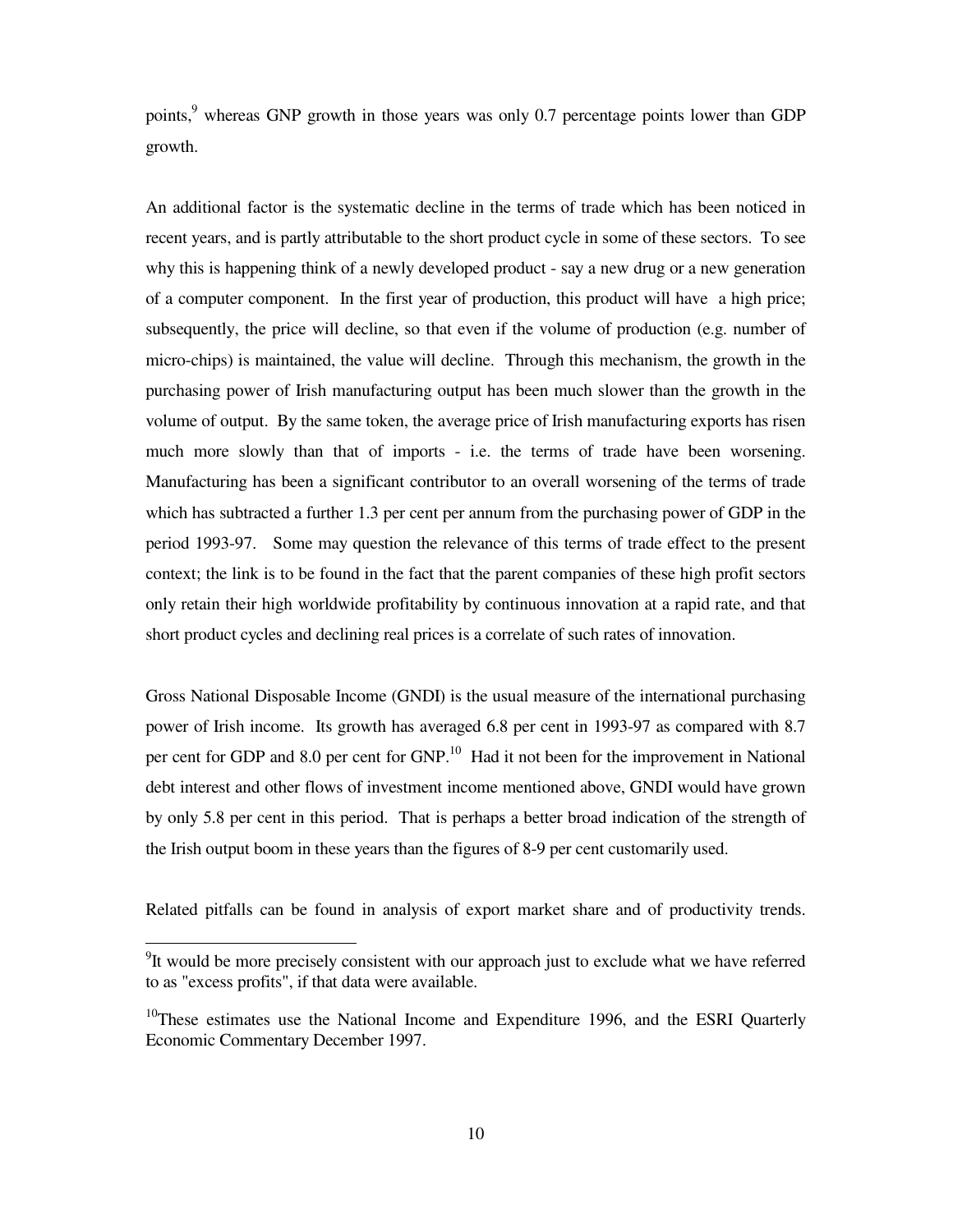Aggregate exports of goods and services in the Irish economy will outstrip GNP for the first time in 1998. But the fact that the export figures embody all of the invisible entrepôt activity (royalties as well as profits) takes some of the shine off this remarkable statistic. The geographic destination of trade could also be distorted. In order to see whether this was a significant in practice, we calculated adjusted export shares to exclude the entrepôt activity of our four sectors. In fact the adjustments proved to be small, increasing the share of the UK by only 1 percentage point in 1995 (though by rather more in earlier years).

#### *Tax policy issues*

Taxation is undoubtedly the major driver of the invisible entrepôt. As is well known, the structure of Irish company taxation has long made Ireland exceptionally attractive for high profit companies. Since multinational corporations have a considerable discretion in choosing how to account for the worldwide operations, they could arrange for the material inputs to their Irish operations to be valued in such a way as to embody the immaterial, it is inevitable that such firms that can use the favourable Irish tax regime to lower their worldwide tax liabilities will seek to do so.

There has been much discussion of the tax policy implications. Though this tax planning behaviour undoubtedly encourages location in Ireland rather than elsewhere of some employment creating firms - and we have already indicated that these four sectors employ about 22,000 people in Ireland - this is not the whole story. For one thing, by encouraging low labourshare activities, it skews the structure of Irish manufacturing in a way which may not be conducive to long-run maximization of per capita incomes. Economy-wide labour productivity has not grown particularly rapidly during the current boom: a 4 per cent average annual employment growth has been the major contributor to output growth in 1993-97.

Second, though tax avoidance is the motive, it does not follow that aggregate corporate tax revenue in the world would increase by much if the low Irish tax regime were not present. Many other tax-advantaged locations exist: footloose firms for whom tax avoidance is important would move to the next most favourable invisible entrepôt.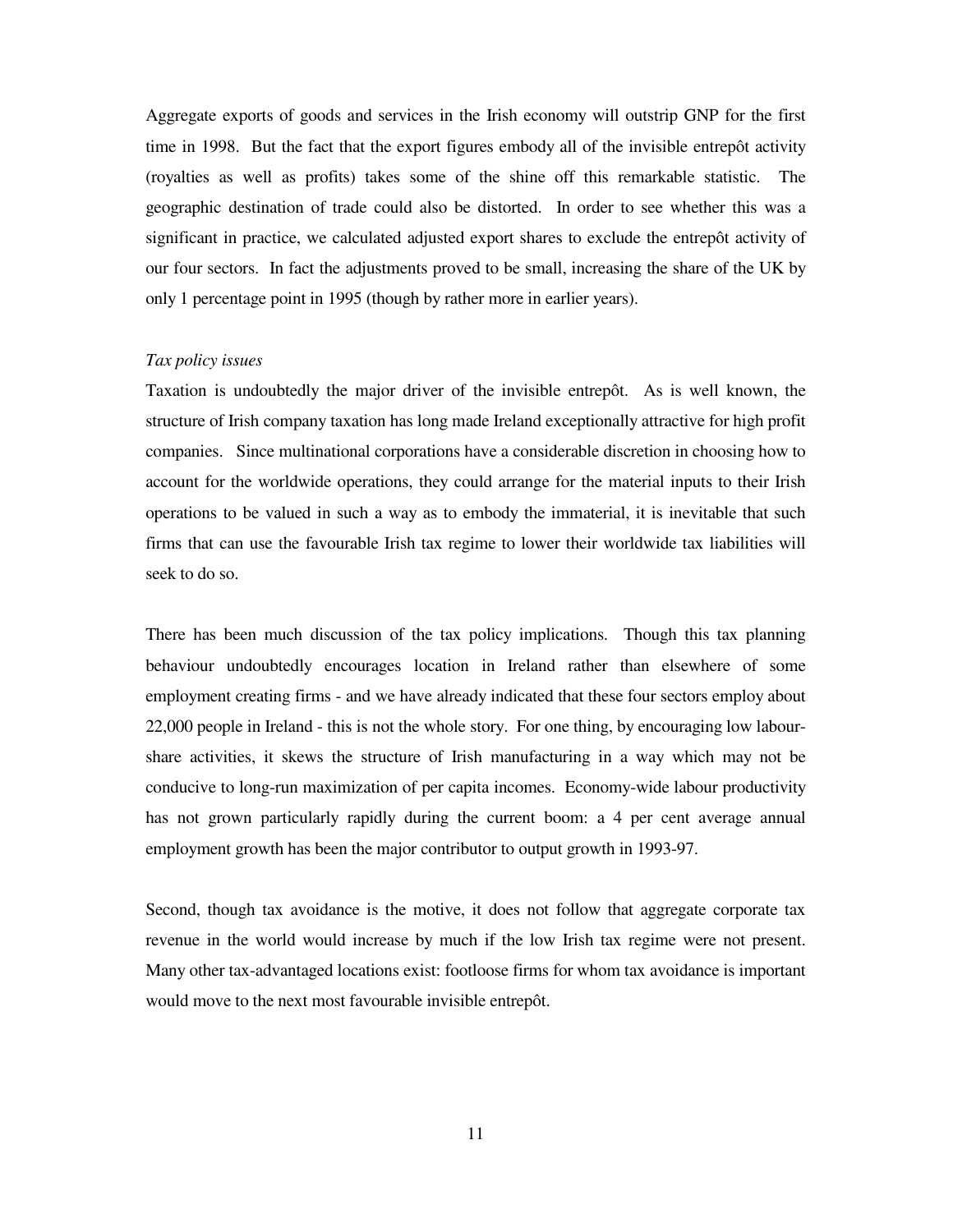### **Concluding remarks**

The existence of invisible entrepôt activity in Irish manufacturing, much of it concentrated in a handful of subsectors, is an important aspect of the recent growth spurt. Furthermore it does contaminate the macroeconomic data and makes careful interpretation of that data necessary. Though stripping out the contribution of this activity to measured output would sharply reduce recent growth rates, it would not alter the evident reality of a broad-based and vigorous boom.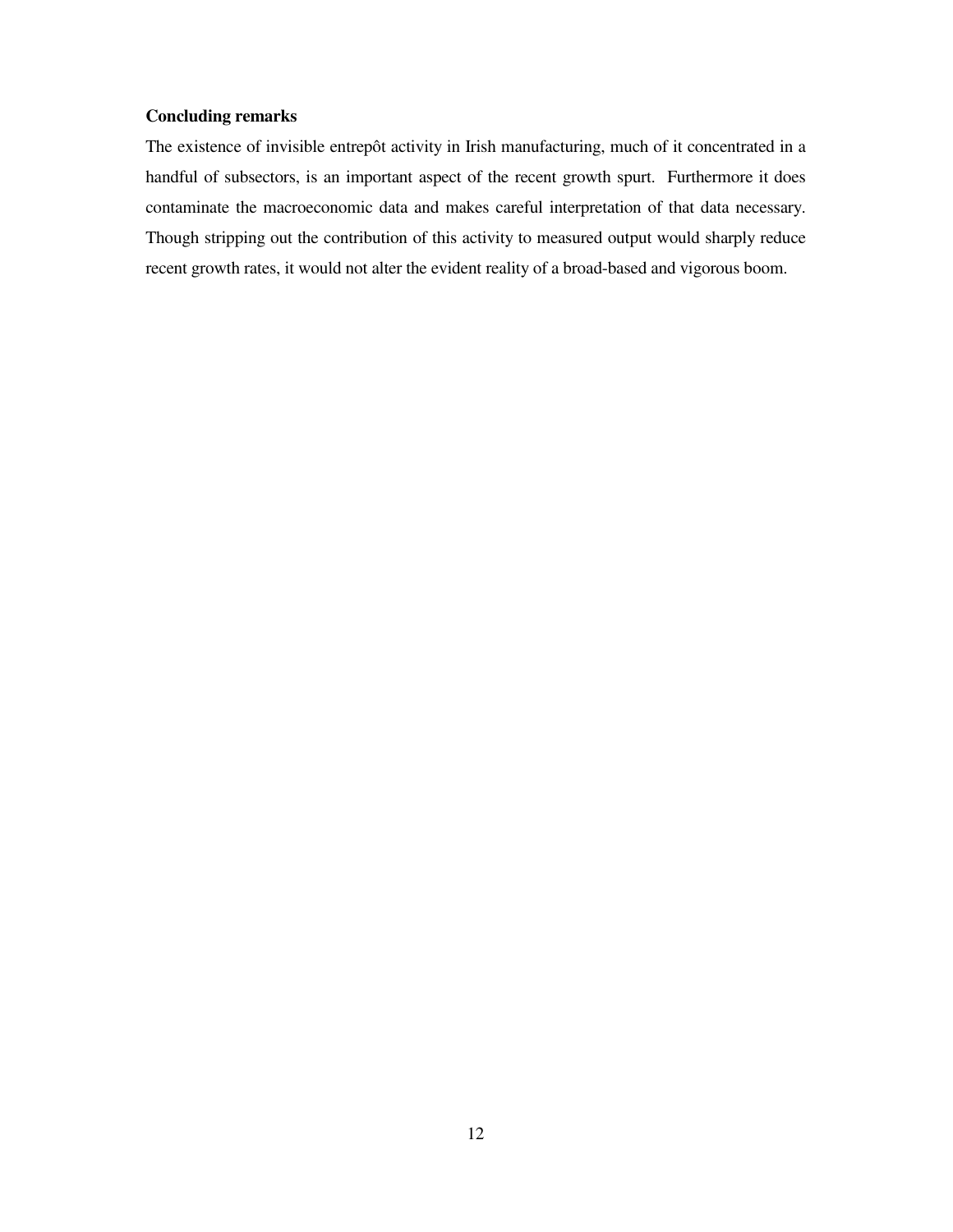### **References**

Bradley, J., J. Fitz Gerald, P. Honohan and I. Kearney (1997), "Interpreting the Recent Irish Growth Experience", in D. Duffy, J. Fitz Gerald, I. Kearney and F. Shortall, eds., *Medium-Term Review: 1997-2003* (Dublin: Economic and Social Research Institute).

Central Statistics Office (Various years), *Census of Industrial Production* (Dublin: Government Publications).

Conroy, C. (1994), "Low Labour Content Sectors: Implications for the Interpretation of Macroeconomic Data", Economic and Social Research Institute, unpublished.

Honohan, P. (1984), "Transfer Pricing in Ireland - A Cautionary Note", Central Bank of Ireland Research Paper 2/R/84 (unpublished).

National Economic and Social Council (1993), *The Association Between Economic Growth and Employment Growth in Ireland* (Dublin, NESC).

O'Leary, J. (1984), "Some Implications of the Revisions to the Balance of Payments and the National Accounts", *Irish Banking Review,* September.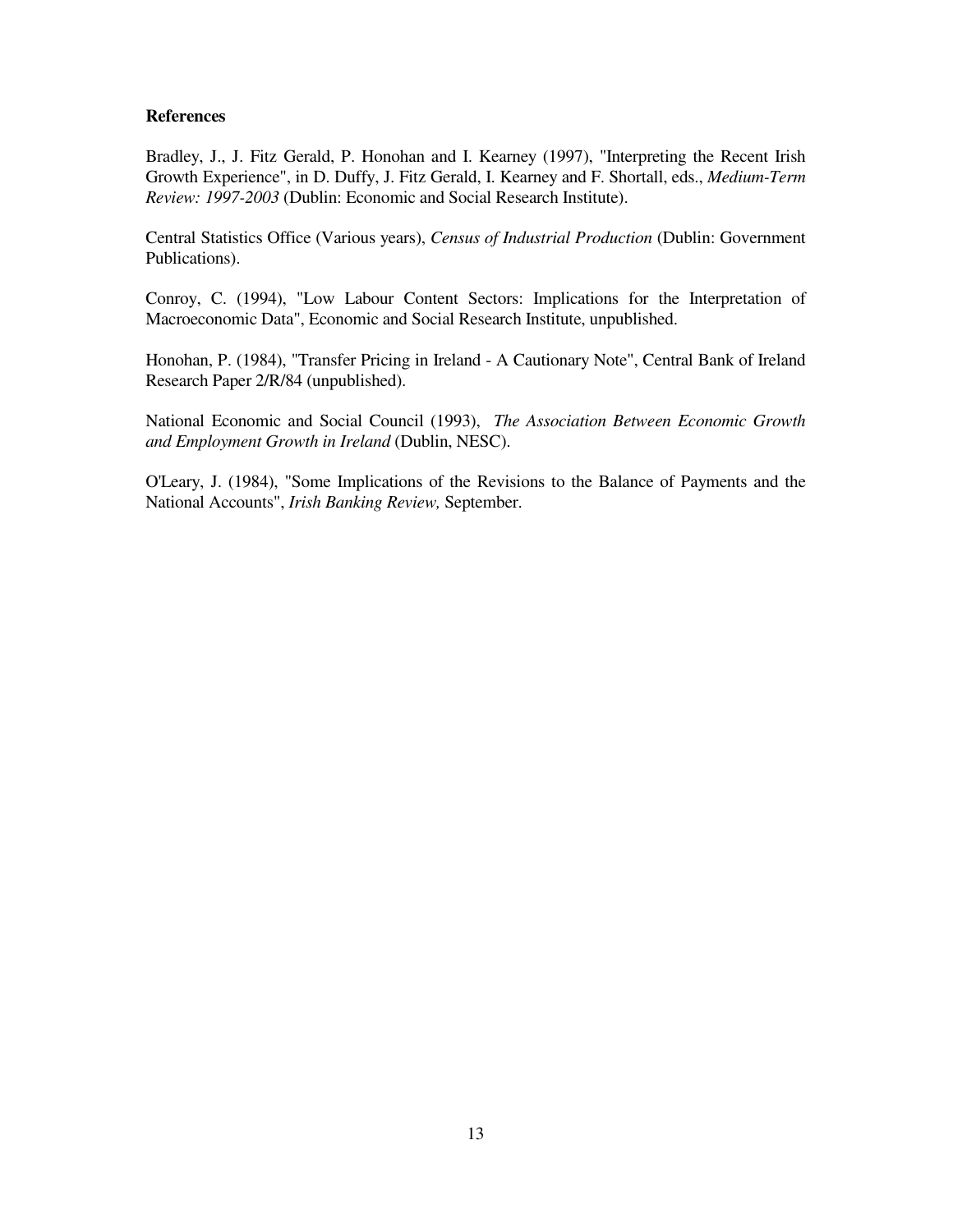| 2-digit sectors below 20% labour share |                                                                   | Subsectors below 20% labour share                                                                                                                       | Net.<br>output<br>$\pounds$ m |
|----------------------------------------|-------------------------------------------------------------------|---------------------------------------------------------------------------------------------------------------------------------------------------------|-------------------------------|
| 15                                     | Food & beverages (19%)                                            | 1589 Other food products n.e.c. (2%)                                                                                                                    | 1246                          |
|                                        |                                                                   | 1588 Homogenized food preparations and dietetic<br>food $(17%)$<br>1591 Distilling (15%)<br>1596 Brewing (16%)                                          | 102<br>167<br>395             |
| 22                                     | Publishing, printing &<br>reproduction of<br>recorded media (17%) | 223 Reproduction of recorded media (5%)                                                                                                                 | 1198                          |
| 24                                     | Chemicals<br>$(10\%)$                                             | 2414 Other organic basic chemicals (4%)                                                                                                                 | 1549                          |
|                                        |                                                                   | 2441 Basic pharmaceutical products (9%)<br>2464-6 Photographic chemical equipment;<br>Prepared unrecorded media;<br>Other chemical products n.e.c. (9%) | 307<br>400                    |
|                                        |                                                                   | 2416 Plastics in primary forms (16%)<br>2442 Pharmaceutical preparations (17%)<br>2452 Perfumes and toilet preparations (16%)                           | 48<br>411<br>192              |
| 30                                     | Office machinery and<br>computers (17%)                           |                                                                                                                                                         | 1001                          |

Table 1: *Low Labour Share Sectors 1994*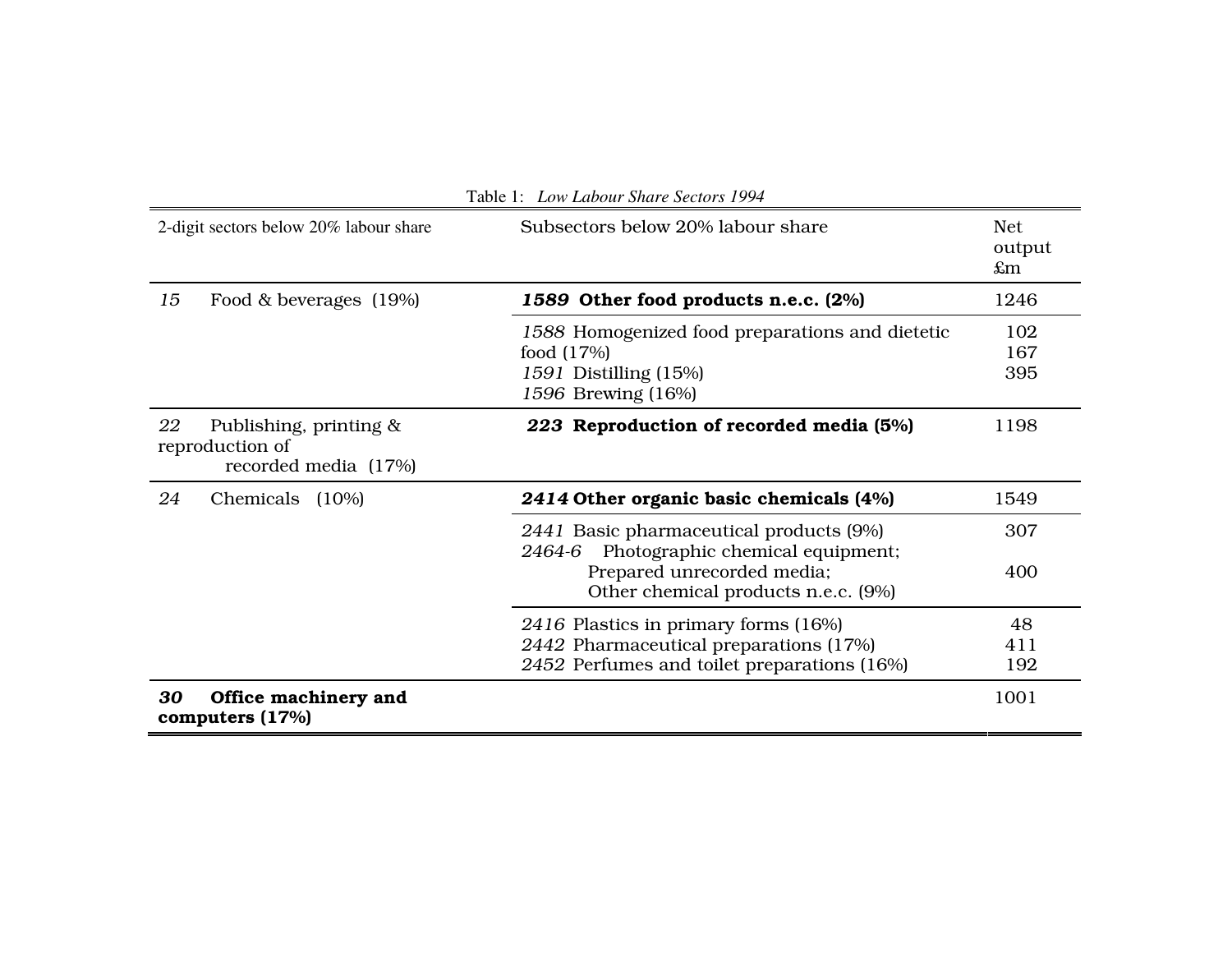| 2-digit sectors below 20% labour share |                                                                   | Subsectors below 20% labour share (in 1994 or 1995)                                                                                                         | <b>Net</b><br>output<br>$\pounds$ m |  |
|----------------------------------------|-------------------------------------------------------------------|-------------------------------------------------------------------------------------------------------------------------------------------------------------|-------------------------------------|--|
| 15                                     | Food & beverages (19%)                                            | 1589 Other food products n.e.c. (2%)*                                                                                                                       | 1246*                               |  |
|                                        |                                                                   | 1588 Homogenized food preparations and dietetic<br>food $(17%)^*$<br>1591 Distilling (12%)<br>1596 Brewing (15%)                                            | 102*<br>196<br>429                  |  |
| 22                                     | Publishing, printing &<br>reproduction of<br>recorded media (14%) | 223 Reproduction of recorded media (5%)                                                                                                                     | 1531                                |  |
| 24                                     | Chemicals<br>$(10\%)$                                             | 2414 Other organic basic chemicals (4%)                                                                                                                     | 1914                                |  |
|                                        |                                                                   | 2441 Basic pharmaceutical products (10%)<br>Photographic chemical equipment;<br>2464-6<br>Prepared unrecorded media;<br>Other chemical products n.e.c. (9%) | 359<br>444                          |  |
|                                        |                                                                   | 2416 Plastics in primary forms (20%)<br>2442 Pharmaceutical preparations (14%)<br>2452 Perfumes and toilet preparations (17%)                               | 46<br>526<br>183                    |  |

#### Table 1: *Low Labour Share Sectors 1995*

 $\overline{\phantom{0}}$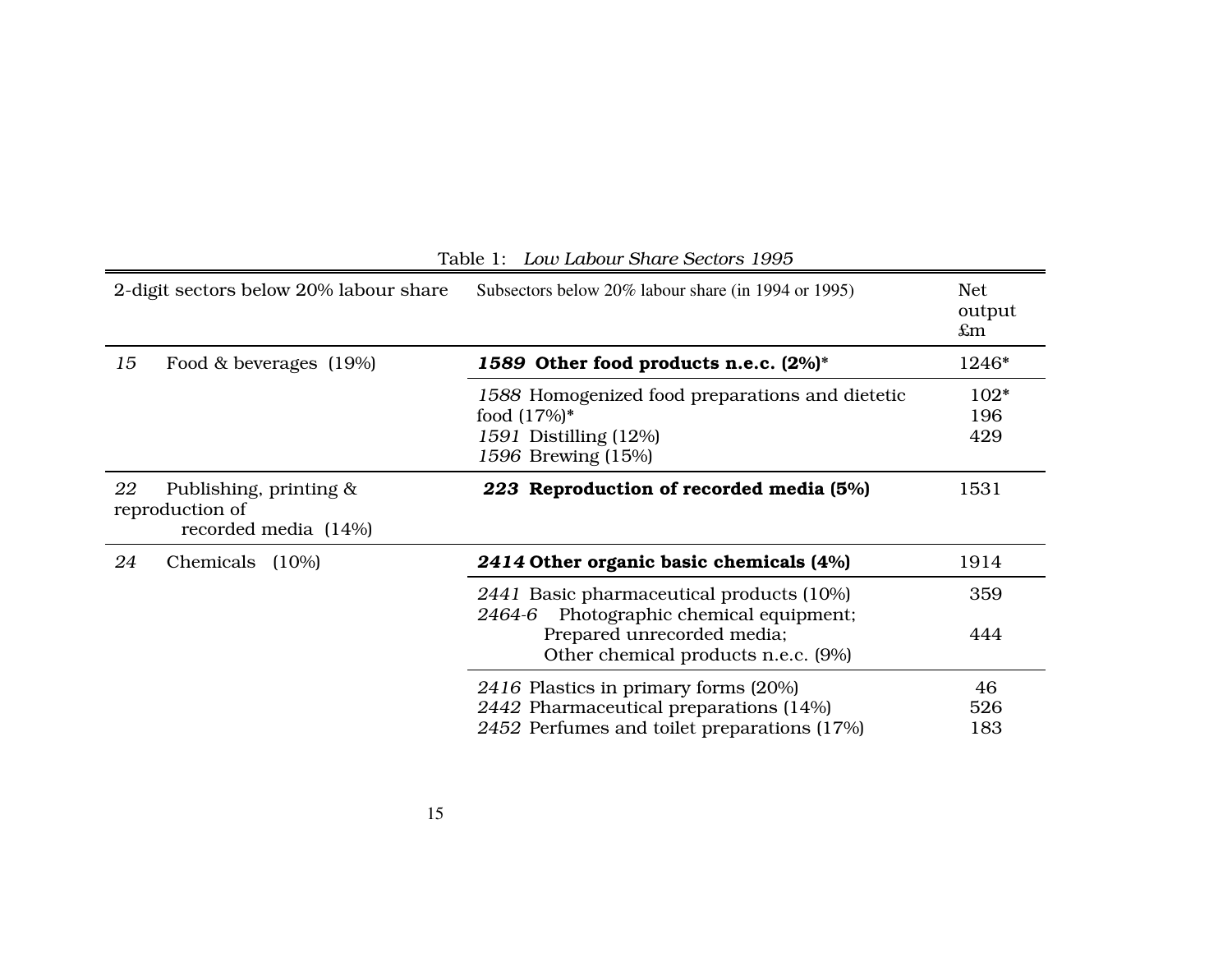| 30 | Office machinery and computers $(10\%)$ | 2163 |
|----|-----------------------------------------|------|
|----|-----------------------------------------|------|

\*1994 data; aggregate share for sectors *1588-89* in 1995 is 3%, net output £1494m.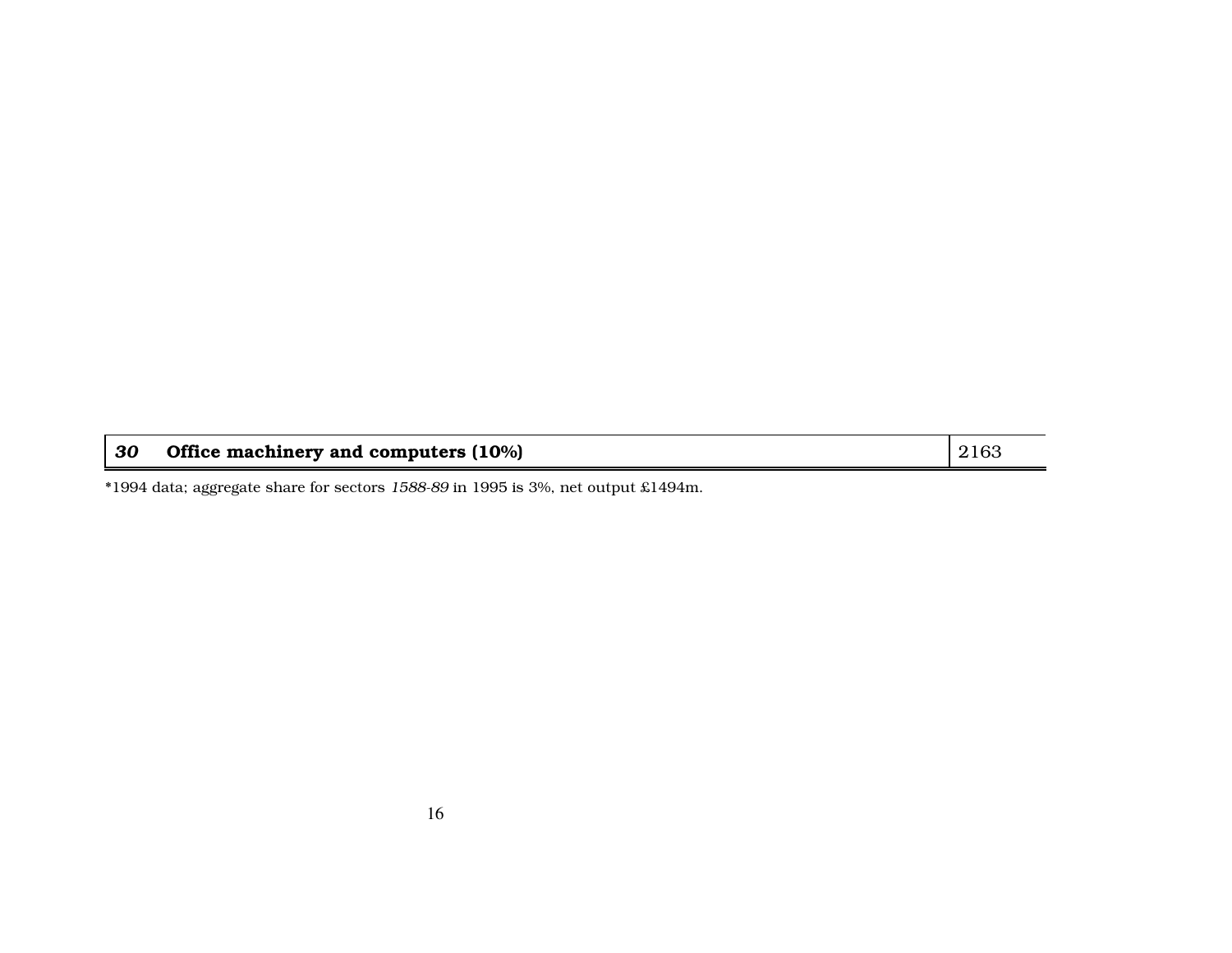| Sector                            |      | Cola<br>concentrate<br>s, etc. | Software<br>reproductio<br>n etc. | Certain<br>organic<br>basic<br>chemicals<br>etc. | Computers |  |
|-----------------------------------|------|--------------------------------|-----------------------------------|--------------------------------------------------|-----------|--|
| <b>NACE Code</b>                  |      | 1589                           | 223                               | 2414                                             | 30        |  |
|                                   | 1991 | 1112                           | 1725                              | 2395                                             | 8016      |  |
|                                   | 1992 | 1257                           | 2035                              | 2424                                             | 7939      |  |
| Employment                        | 1993 | 1194                           | 2590                              | 2523                                             | 8886      |  |
|                                   | 1994 | 1229                           | 3049                              | 2540                                             | 10235     |  |
|                                   | 1995 |                                | 4020                              | 2598                                             | 14413     |  |
|                                   | 1991 | 19.2                           | 26.4                              | 60.2                                             | 130.8     |  |
|                                   | 1992 | 22.7                           | 35.0                              | 67.3                                             | 135.7     |  |
| Labour costs $(\text{\pounds}m)$  | 1993 | 25.3                           | 48.8                              | 64.8                                             | 153.3     |  |
|                                   | 1994 | 26.9                           | 58.3                              | 66.4                                             | 174.9     |  |
|                                   | 1995 |                                | 73.8                              | 75.3                                             | 210.7     |  |
|                                   | 1991 | 747.8                          | 586.2                             | 819.8                                            | 998.1     |  |
|                                   | 1992 | 897.1                          | 672.0                             | 1021.7                                           | 933.5     |  |
| Net output                        | 1993 | 1106.7                         | 799.3                             | 1315.3                                           | 922.5     |  |
|                                   | 1994 | 1245.6                         | 1197.7                            | 1549.0                                           | 100.6     |  |
|                                   | 1995 |                                | 1530.8                            | 1913.5                                           | 2162.8    |  |
|                                   | 1991 | 2.6                            | 4.5                               | 7.3                                              | 13.1      |  |
|                                   | 1992 | 2.5                            | 5.2                               | 6.6                                              | 14.5      |  |
| Labour share in net<br>output (%) | 1993 | 2.3                            | 6.1                               | 4.9                                              | 16.6      |  |
|                                   | 1994 | 2.2                            | 4.9                               | 4.3                                              | 17.5      |  |
|                                   | 1995 |                                | 4.8                               | 3.9                                              | 9.7       |  |
|                                   | 1991 | 673                            | 340                               | 342                                              | 124       |  |
|                                   | 1992 | 714                            | 330                               | 421                                              | 118       |  |
| Net output per<br>employee (£000) | 1993 | 927                            | 309                               | 521                                              | 104       |  |
|                                   | 1994 | 1014                           | 393                               | 610                                              | 98        |  |
|                                   | 1995 |                                | 381                               | 736                                              | 150       |  |
|                                   | 1991 | 16                             | $\bf{22}$                         | 20                                               | 67        |  |
|                                   | 1992 | 17                             | 25                                | 19                                               | 66        |  |
| No. of establishments             | 1993 | 16                             | 35                                | 22                                               | 69        |  |
|                                   | 1994 | 18                             | 39                                | 21                                               | 71        |  |

Table 2: *Labour Costs and Net Output - Selected Sectors, 1991-95*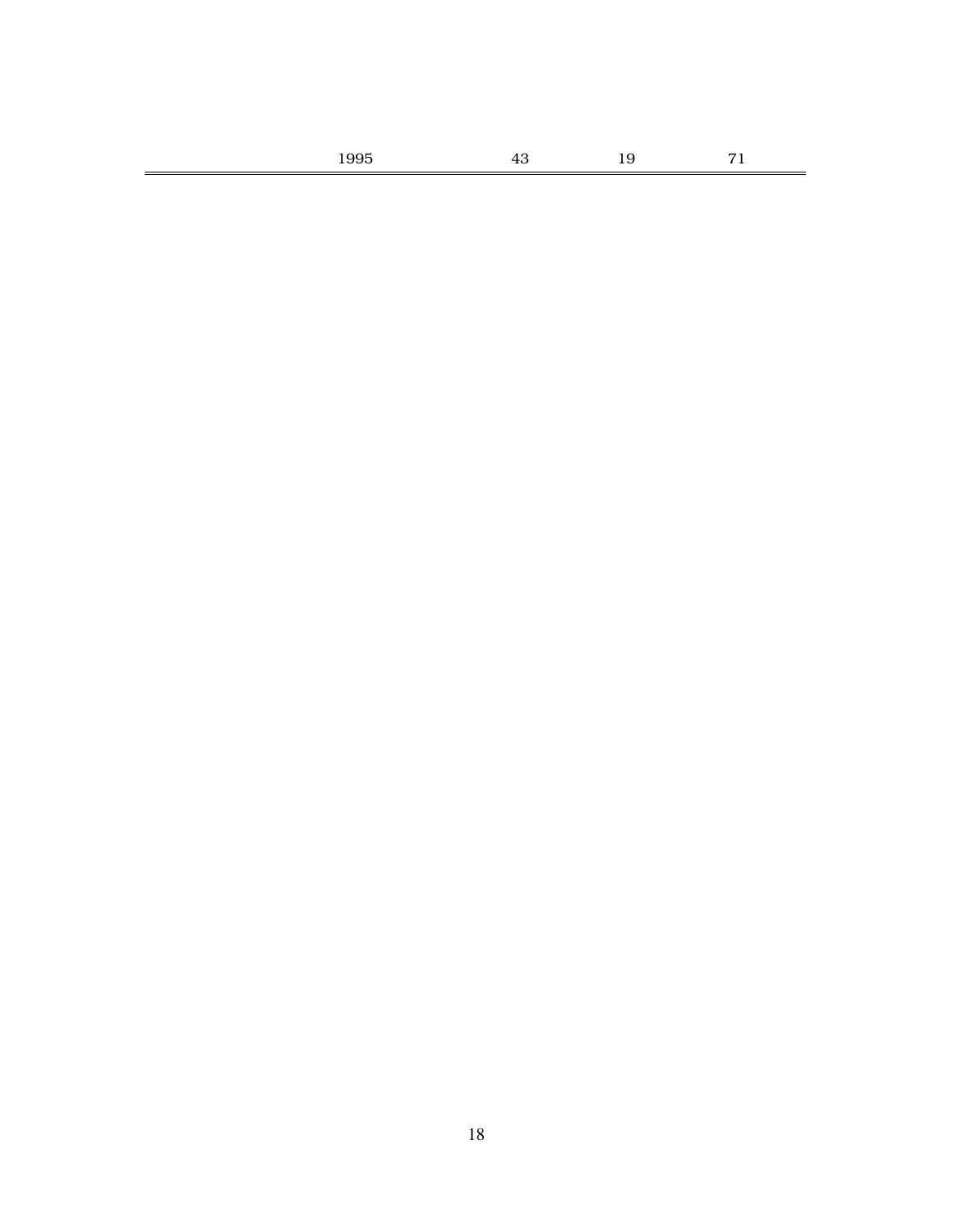| Sector (wider<br>grouping)    |      | Cola<br>concentrate<br>s, etc. | Software<br>reproductio<br>n etc. | Certain<br>organic<br>basic<br>chemicals<br>etc. | Computers |
|-------------------------------|------|--------------------------------|-----------------------------------|--------------------------------------------------|-----------|
| <b>NACE Code</b><br>1980, 90  |      | 417-418.<br>423                | 345                               | 257                                              | 33        |
| <b>NACE Code</b><br>1995      |      | 1585-1589                      | 223,323                           | 2414,244                                         | 30        |
|                               | 1980 | 1895                           | 2571                              | 2998                                             | 4683      |
| Employment                    | 1990 | 2537                           | 3621                              | 6219                                             | 7422      |
|                               | 1995 | 2434                           | 5037                              | 8424                                             | 14413     |
|                               | 1980 | 11.3                           | 11.8                              | 20.6                                             | 28.2      |
| Labour costs (£m)             | 1990 | 40.6                           | 50.9                              | 110.7                                            | 108.2     |
|                               | 1995 | 55.5                           | 84.9                              | 186.2                                            | 210.7     |
|                               | 1980 | 113.7                          | 28.8                              | 227.2                                            | 143,6     |
| Net output (£m)               | 1990 | 730.4                          | 602.8                             | 1120.8                                           | 995.8     |
|                               | 1995 | 1522.2                         | 1553.0                            | 2797.9                                           | 2162.8    |
|                               | 1980 | 9.9                            | 41/0                              | 9.1                                              | 19.6      |
| Labour share in net<br>output | 1990 | 5.6                            | 8.4                               | 9.9                                              | 10.9      |
| (%)                           | 1995 | 3.6                            | 5.5                               | 6.7                                              | 9.7       |
|                               | 1980 | 60                             | 11                                | 76                                               | 31        |
| Net output per<br>employee    | 1990 | 288                            | 166                               | 180                                              | 134       |
| (000x)                        | 1995 | 625                            | 308                               | 332                                              | 150       |
|                               | 1985 | 35                             | 23                                | 47                                               | 28        |
| No. of establishments         | 1990 | 46                             | 36                                | 74                                               | 56        |
|                               | 1995 | 38                             | 55                                | 82                                               | 71        |

Table 2A: *Labour Costs and Net Output - Selected Sectors, 1980-95*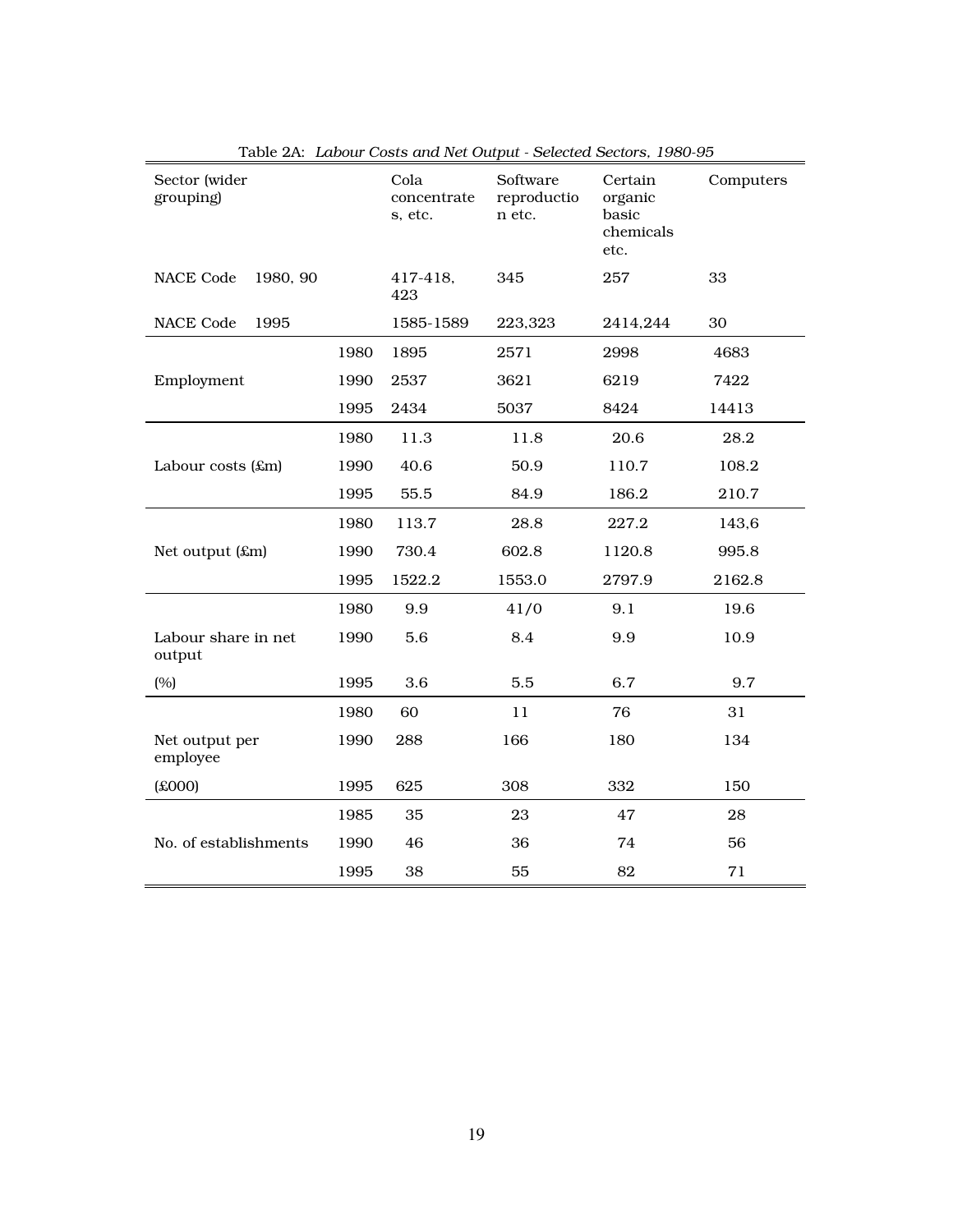| <b>Subsectors</b>                                                                                                                                   | Labour share<br>of net output | Labour share<br>of value added | Ratio of non-<br>industrial service<br>purchase to<br>labour cost |
|-----------------------------------------------------------------------------------------------------------------------------------------------------|-------------------------------|--------------------------------|-------------------------------------------------------------------|
| 154,156,1588-9 Other food products                                                                                                                  | 4.0                           | 11.7                           | 13.8                                                              |
| Distilling<br>1591<br>1596-7 Brewing, malting                                                                                                       | 15.3<br>16.0                  | 15.0<br>14.2                   | 1.0<br>1.0                                                        |
| Reproduction of recorded media<br>223                                                                                                               | 4.9                           | 12.4                           | 8.5                                                               |
| 2414 Other organic basic chemicals                                                                                                                  | 4.3                           | 6.8                            | 5.0                                                               |
| Basic pharmaceutical products<br>2441<br>Photographic chemical equipment;<br>2464-6<br>Prepared unrecorded media;<br>Other chemical products n.e.c. | 9.1<br>9.1                    | 11.2<br>14.0                   | 1.8<br>1.9                                                        |
| Plastics in primary forms<br>2416<br>Pharmaceutical preparations<br>2442<br>Perfumes and toilet preparations<br>2452                                | 16.5<br>17.3<br>15.8          | 22.1<br>23.4<br>29.9           | 0.5<br>0.9<br>2.1                                                 |
| Office machinery and computers<br>30                                                                                                                | 17.5                          | 37.0                           | 1.0                                                               |

#### Table 3: *Influence of non-industrial service purchases, 1994*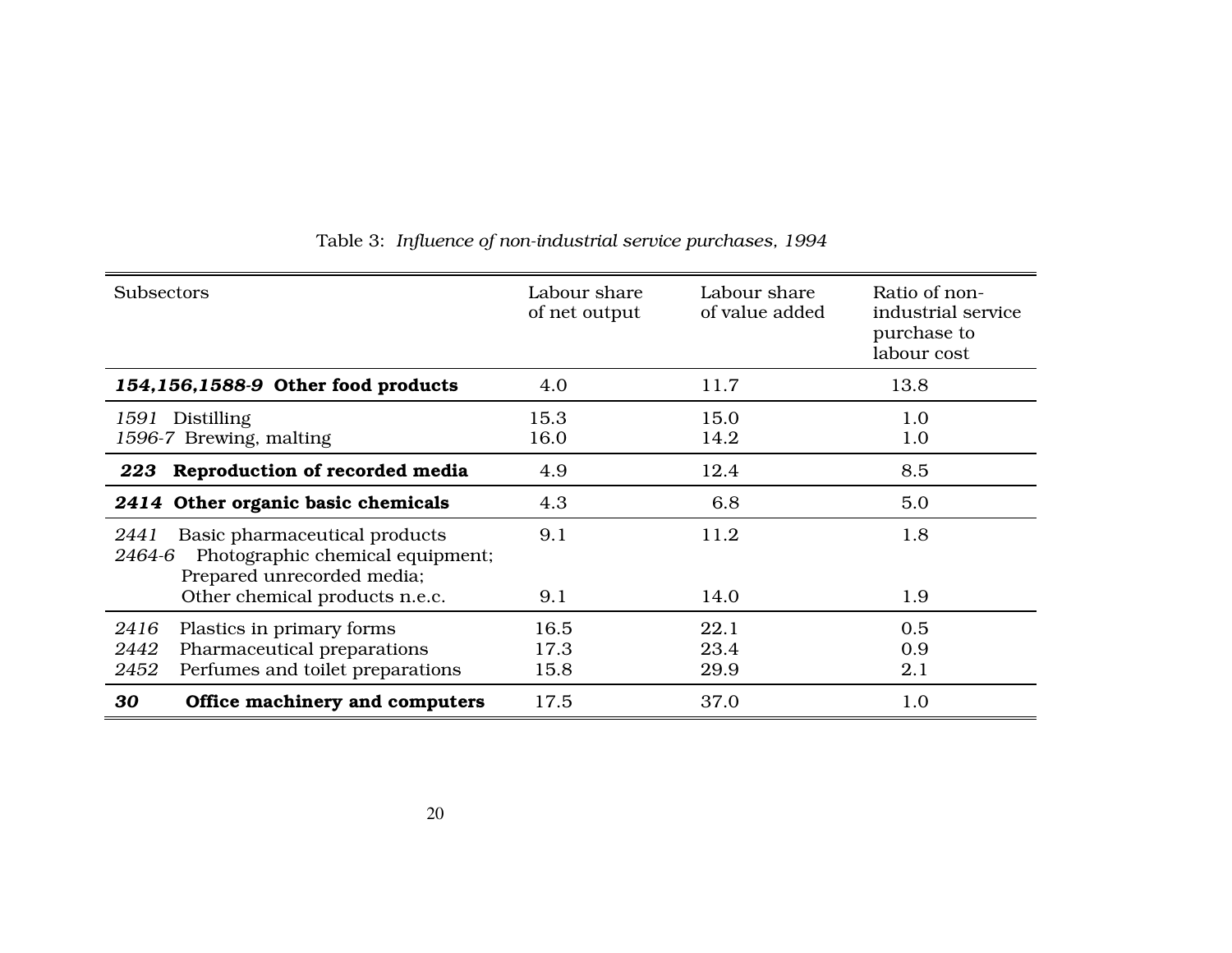| Sector (wider grouping)          | Cola<br>concentrate<br>s, etc. | Software<br>reproductio<br>n etc. | Certain<br>organic<br>basic<br>chemicals<br>etc. | Computers |
|----------------------------------|--------------------------------|-----------------------------------|--------------------------------------------------|-----------|
| NACE code                        | 1585-1589                      | 223,323                           | 2414,244                                         | 30        |
| Profit $(\pounds m)$             | 408                            | 611                               | 1793                                             | 1357      |
| Capital stock $(\pounds m)$      | 283                            | 367                               | 1714                                             | 1330      |
| Rate of return on capital<br>(%) | 144                            | 166                               | 104                                              | 102       |

Table 4: *Estimated Return on Capital - Selected Sectors, 1995*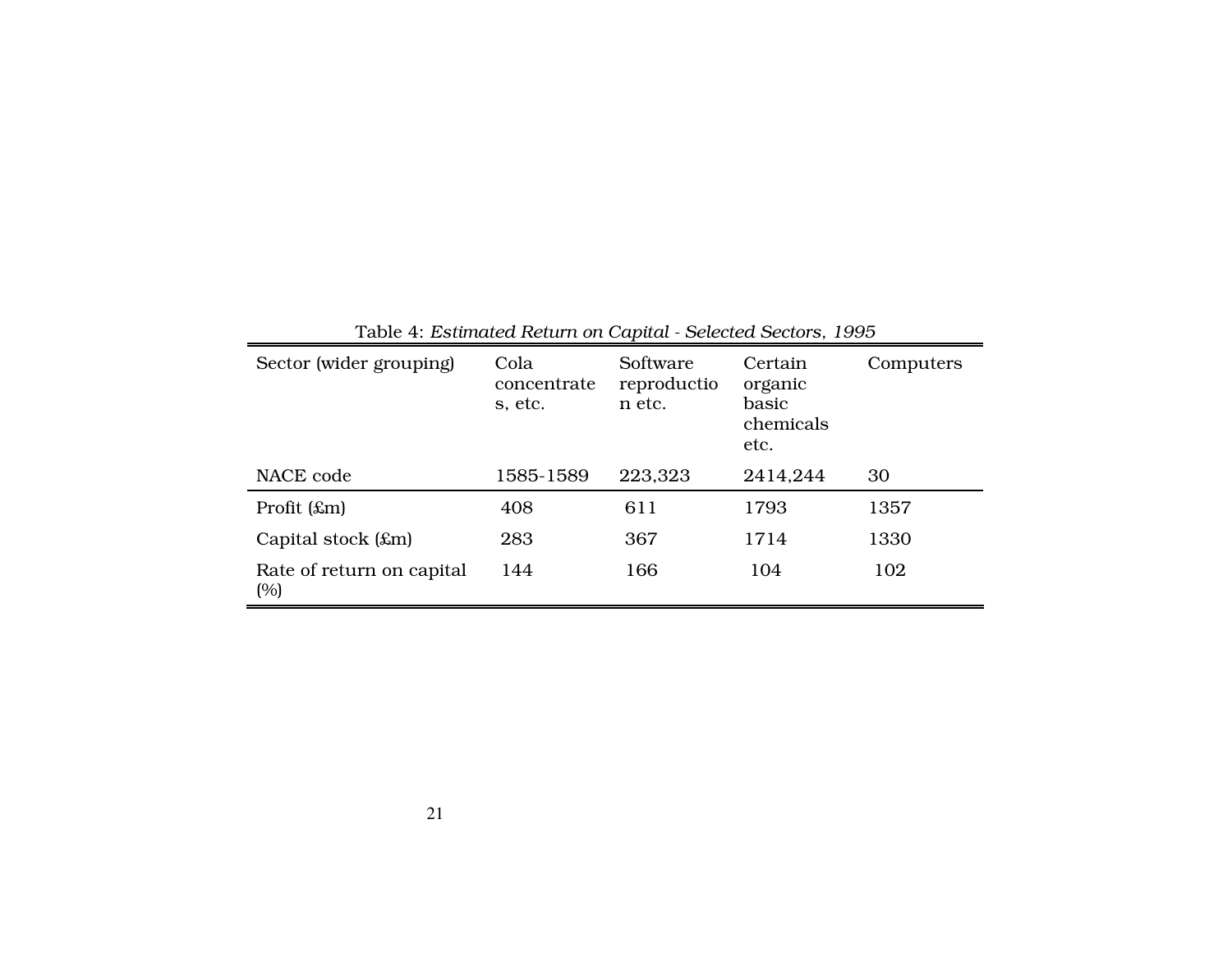| Sector (wider grouping)          |                  | Cola<br>concentrate<br>s, etc. | Software<br>reproductio<br>n etc. | Certain<br>organic<br>basic<br>chemicals<br>etc. | Computers |
|----------------------------------|------------------|--------------------------------|-----------------------------------|--------------------------------------------------|-----------|
| NACE code                        |                  | 1585-1589                      | 223,323                           | 2414,244                                         | 30        |
| Net output per employee:         | Ireland $($000)$ | 625                            | 308                               | 332                                              | 150       |
|                                  | f(000)<br>Europe | 49                             | 35                                | 89                                               | 57        |
| <b>Difference</b>                | £ million        | 577                            | 273                               | 243                                              | 94        |
| Estimated "entrepôt<br>business" | £ million        | 1404                           | 1376                              | 2048                                             | 1347      |
|                                  | % of net output  | 92.2                           | 88.6                              | 73.2                                             | 62.3      |

### Table 5: *Net Output - Ireland and EU Average - Selected Sectors, 1995*